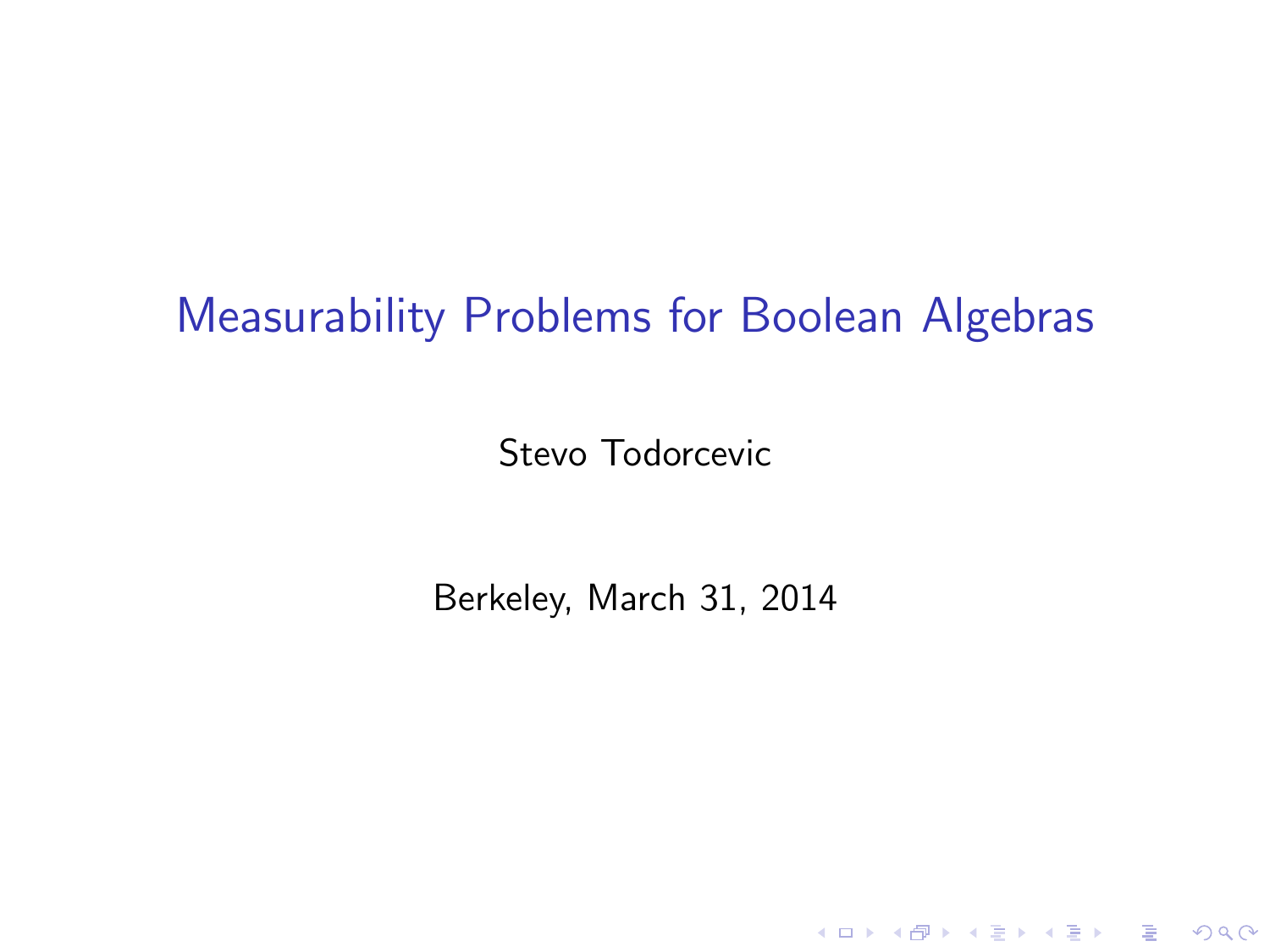# **Outline**

- 1. Problems about the existence of measure
- 2. Quests for algebraic characterizations
- 3. The weak law of distributivity
- 4. Exhaustivity versus uniform exhaustivity
- 5. Maharam's analysis: continuous submeasures
- 6. Horn-Tarski analysis: exhaustive functionals
- 7. Kelley's condition and Gaifman's example
- 8. Borel examples: T-orderings
- 9. Kalton-Roberts theorem and Talagrand's example

**KORK ERKER ADE YOUR** 

10. Horn-Tarski problem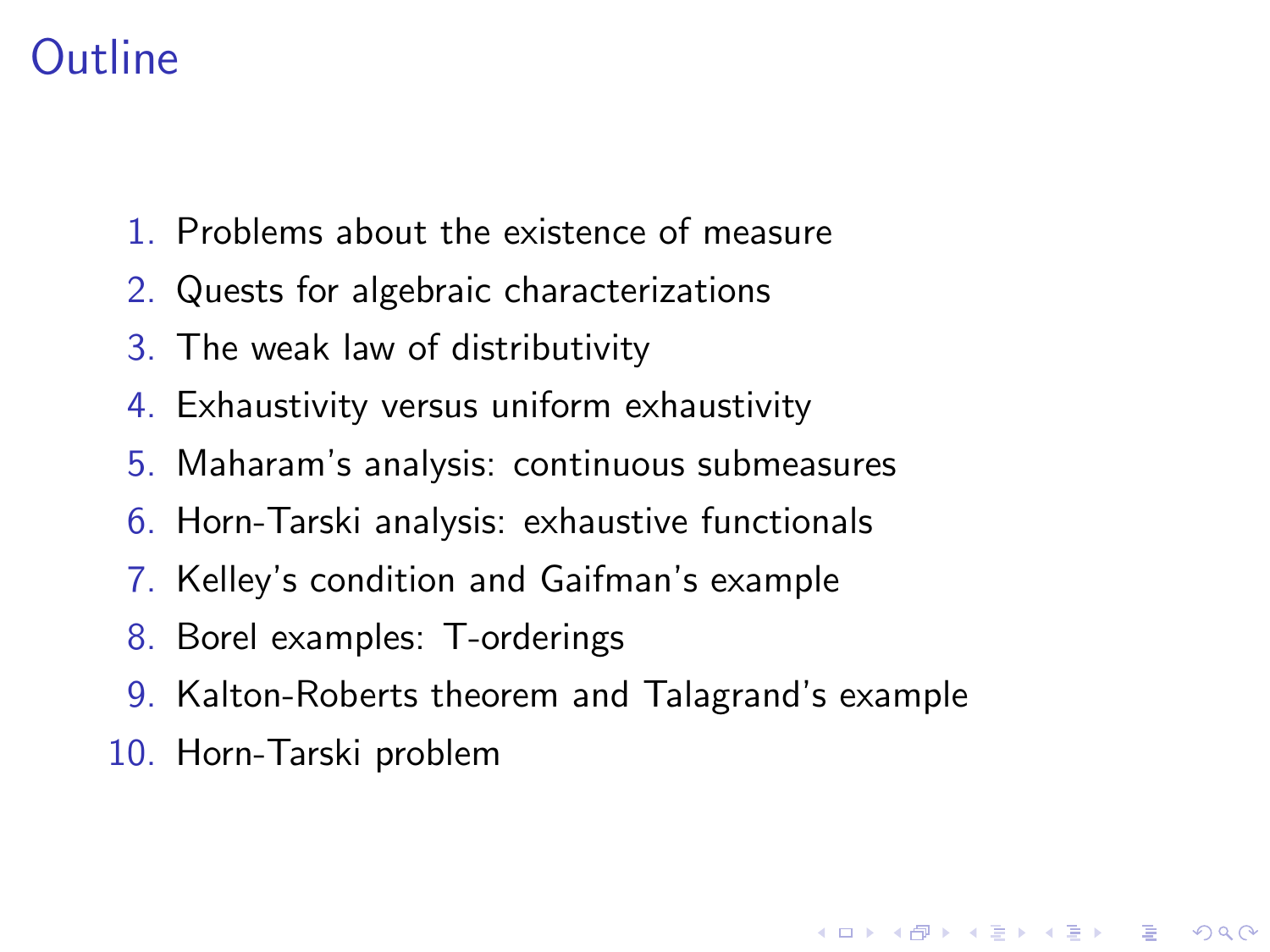A finitely additive measure on a field  $\mathcal F$  of subsets of some set  $X$ is a function

$$
\mu:\mathcal{F}\to[0,\infty]
$$

such that

\n- 1. 
$$
\mu(\emptyset) = 0
$$
,
\n- 2.  $\mu(A_1 \cup \cdots \cup A_n) = \mu(A_1) + \cdots + \mu(A_n)$  for every finite sequence  $A_1, \ldots, A_n$  of pairwise disjoint elements of  $\mathcal{F}$ .
\n

 $\mu$  is  $\sigma$ -additive if

$$
\mu\left(\bigcup_{n=1}^{\infty}A_n\right)=\sum_{n=1}^{\infty}\mu(A_n)
$$

K ロ ▶ K @ ▶ K 할 > K 할 > 1 할 > 1 이익어

for every sequence  $(A_n)$  of elements of  $\mathcal{F}$ .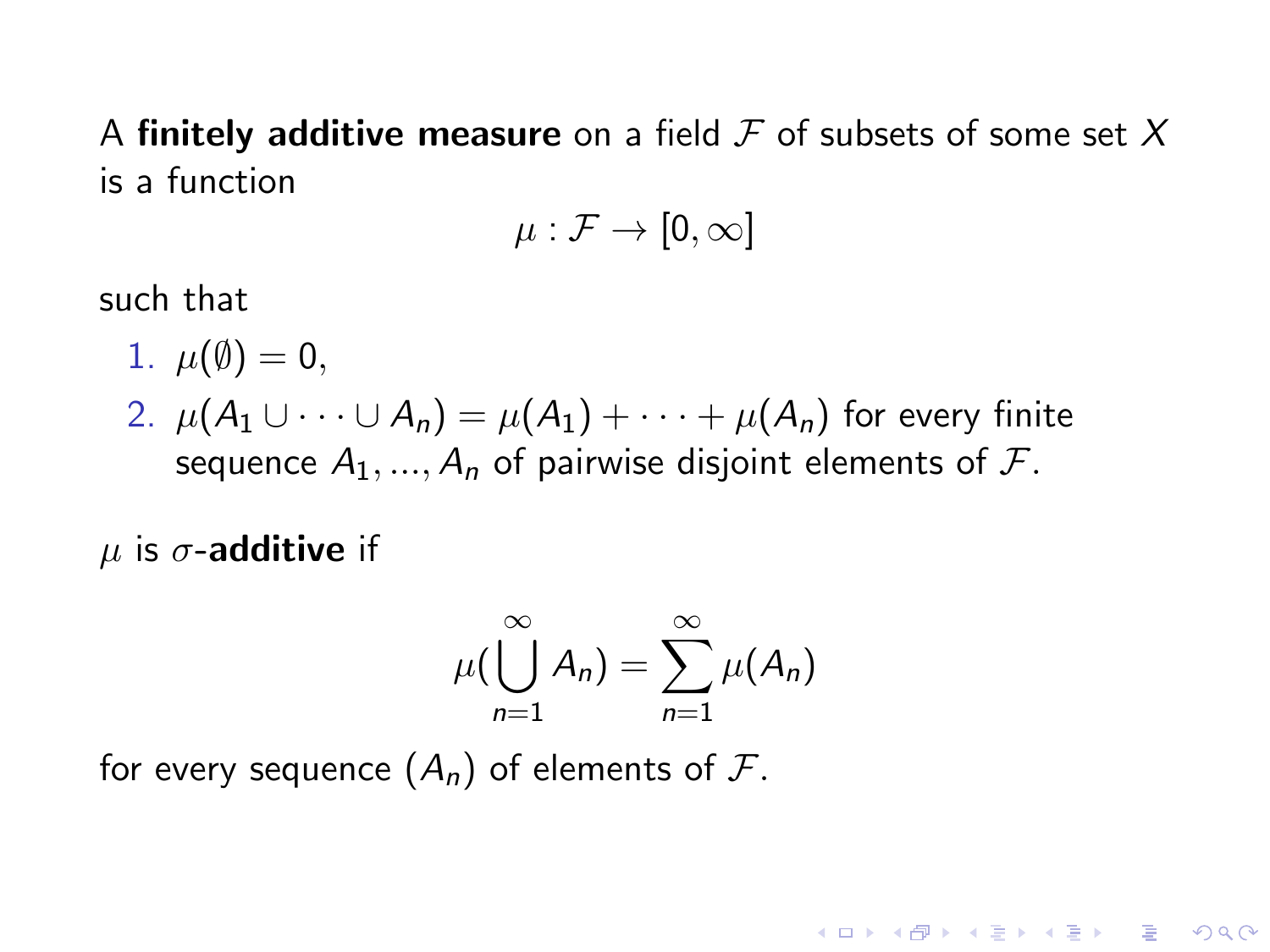# General Massproblem:

Are there measures on a given field  $\mathcal F$  of subsets of X that are

**invariant** relative a given group action on  $X$ , or are

strictly *I*-positive relative to a given ideal  $\mathcal{I} \subseteq \mathcal{F}$ ?

#### Remark

Note that the second version of the problems is really a problem about the existence of strictly positive measures on **Boolean algebras**  $\mathbb B$  where in order to avoid trivialities we want finite measures, or more precisely, we want measures

$$
\mu:\mathbb{B}\to[0,1].
$$

4 D > 4 P + 4 B + 4 B + B + 9 Q O

such that  $\mu(1) = 1$ .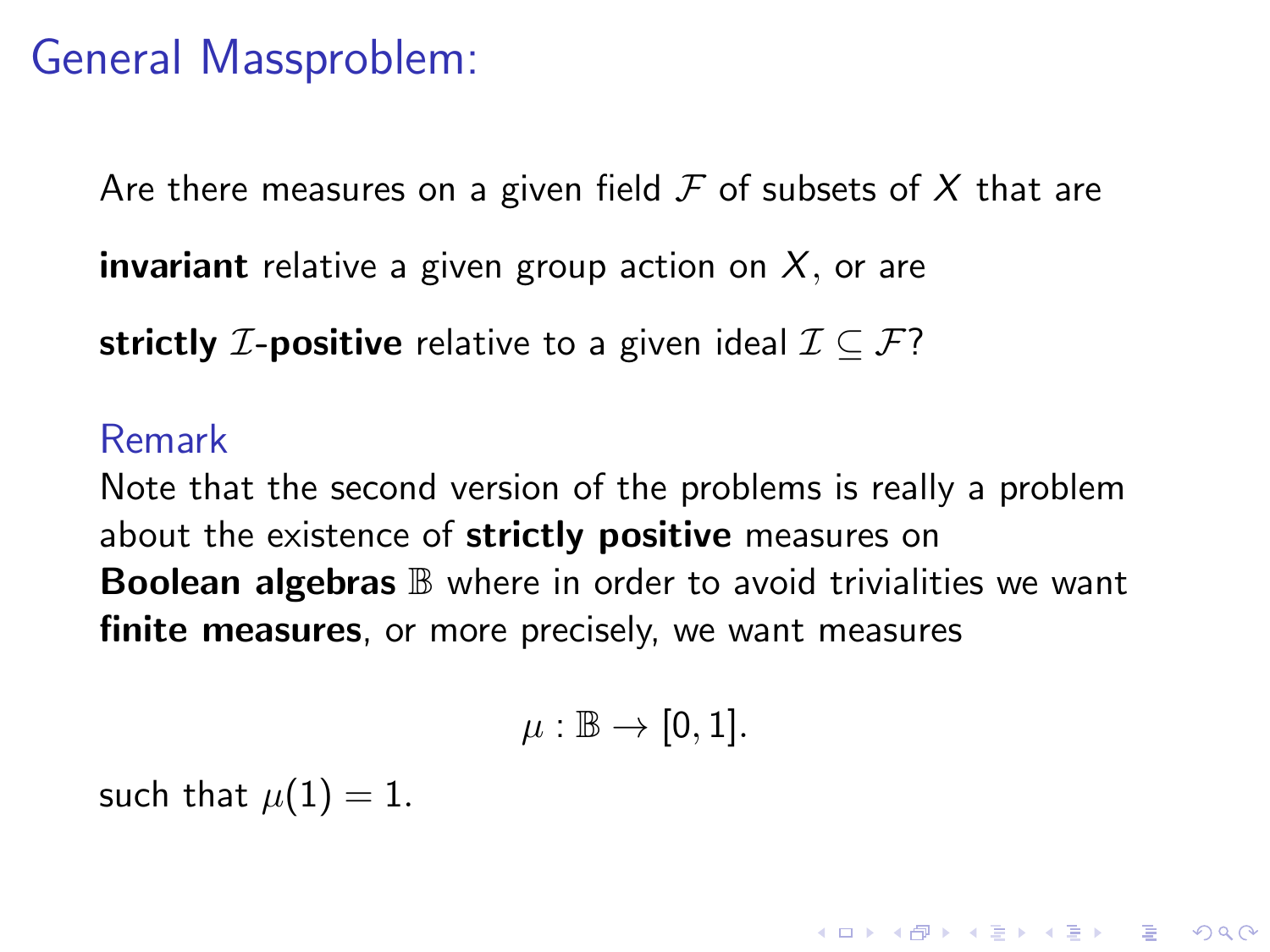# Tarski's theorem

### Theorem (Tarski, 1938)

Suppose a group G acts on a set  $X$ . Then the following are equivalent for a subset  $Y$  of  $X$ :

- 1. There is a finitely additive G -invariant measure  $\mu : \mathcal{P}(X) \to [0,\infty]$  such that  $\mu(Y) = 1$ .
- 2. There is no finite sequence  $A_1, ..., A_m, B_1, ..., B_n$  of pairwise disjoint subsets of Y and a sequence  $g_1, ..., g_m, h_1, ..., g_n$  of elements of G such that

$$
\bigcup_{1}^{m}g_i(A_i)=\bigcup_{1}^{n}h_j(B_j)=Y.
$$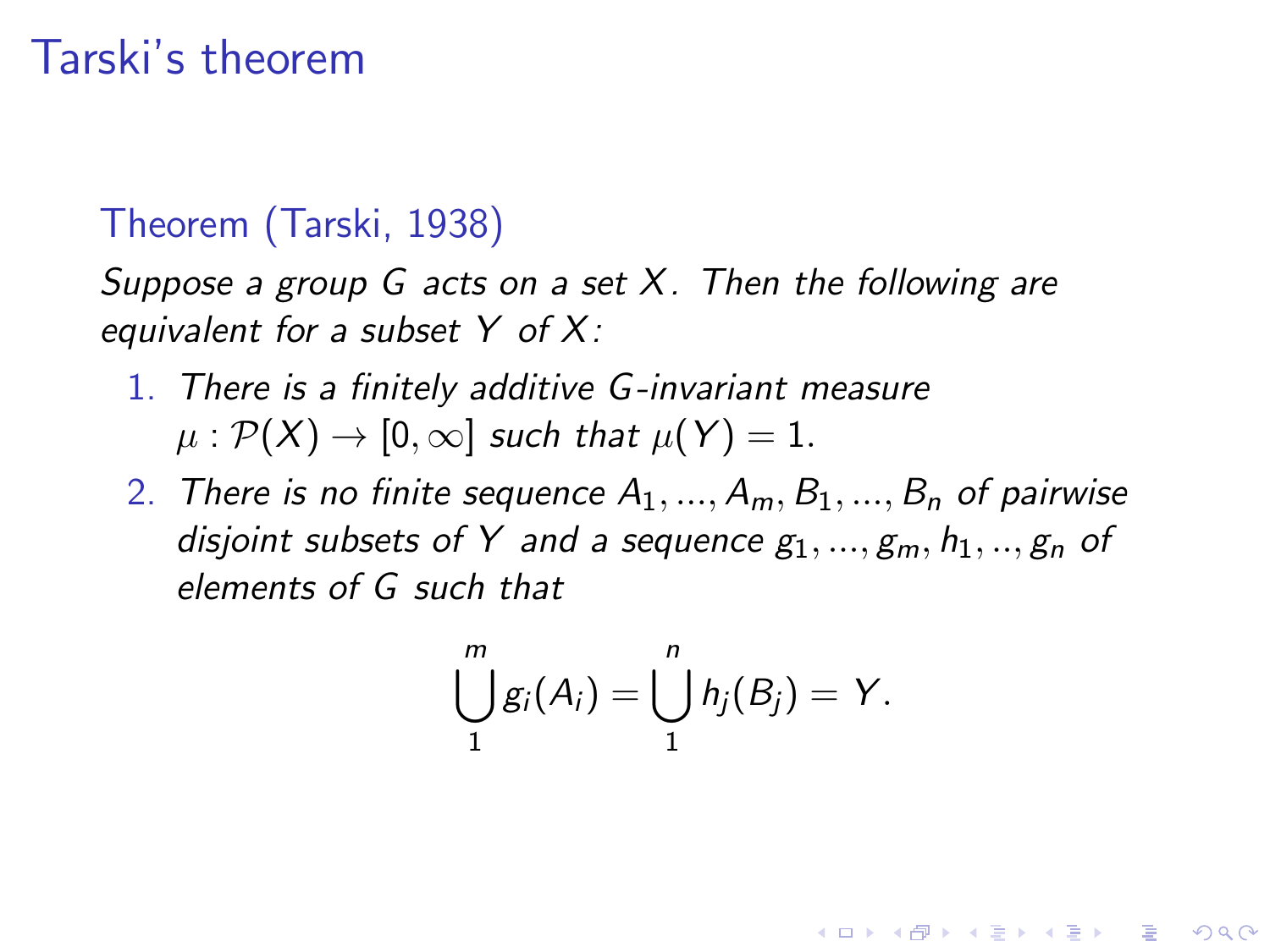# Souslin's Massproblem

## Problem (Souslin, 1920)

The following are equivalent for every Boolean algebra  $\mathbb B$  generated by a chain (interval algebra):

- $1.$  B supports a finitely additive strictly positive measure.
- 2. every family of pairwise disjoint elements of  $\mathbb B$  is countable (the countable chain condition).

#### Remark

Souslin originally asked whether every ordered continuum satisfying the countable chain condition is separable, or equivalently, matrizable.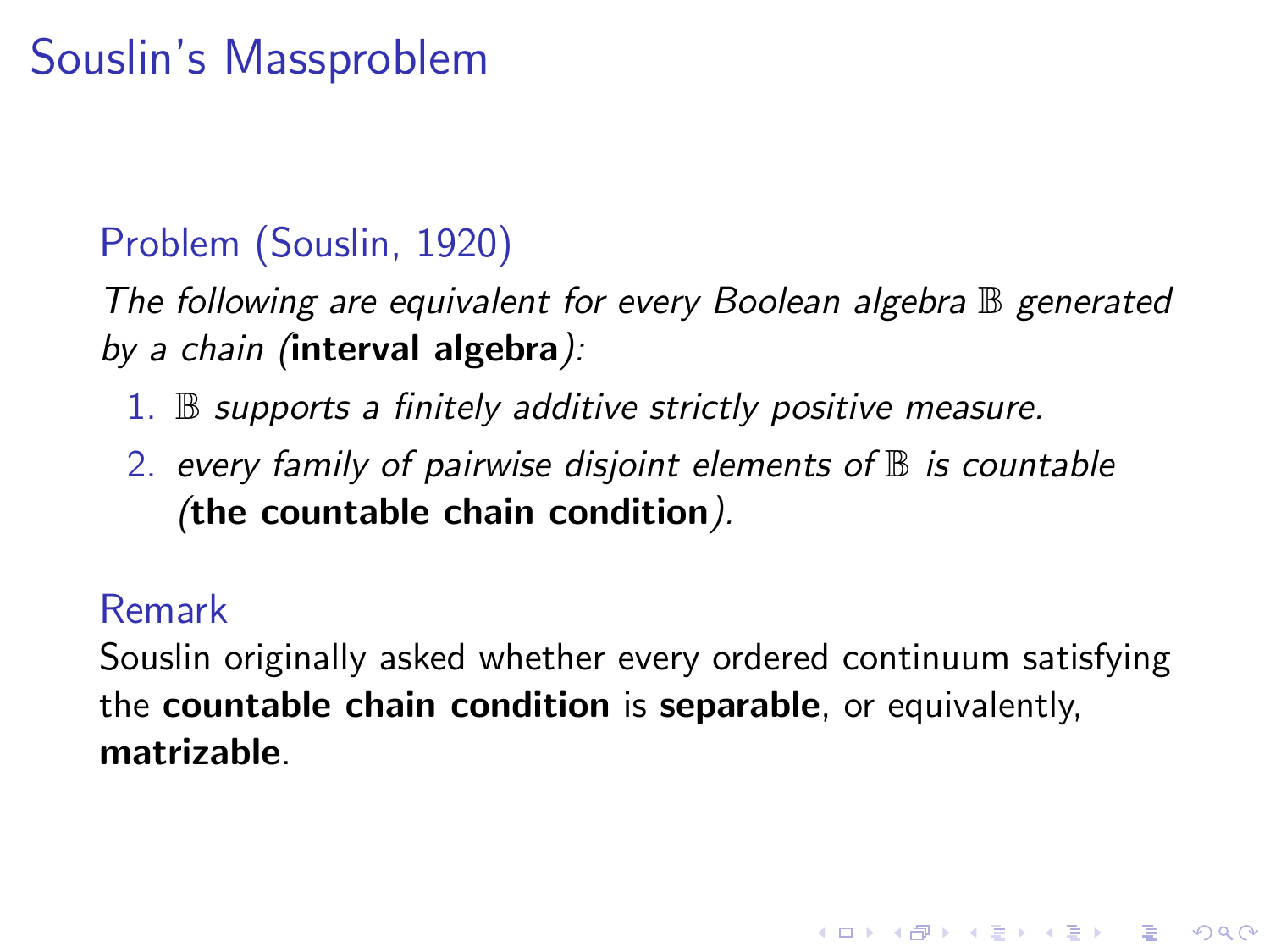# Von Neumann's Massproblem

## Problem (Von Neumann, 1937)

Suppose that a  $\sigma$ -complete Boolean algebra  $\mathbb B$  has the following properties:

- $1.$  B satisfies the countable chain condition,
- 2.  $\mathbb B$  satisfies the weak countable distributive law, i.e.,

$$
\bigwedge_{m}\bigvee_{n}a_{mn}=\bigvee_{f}\bigwedge_{m}a_{mf(m)}
$$

**K ロ ▶ K @ ▶ K 할 X X 할 X → 할 X → 9 Q Q ^** 

for sequences  $(a_{mn})$  such that  $a_{mn} \le a_{mn'}$  when  $n \le n'$ . Does  $\mathbb B$  support a strictly positive  $\sigma$ -additive measure?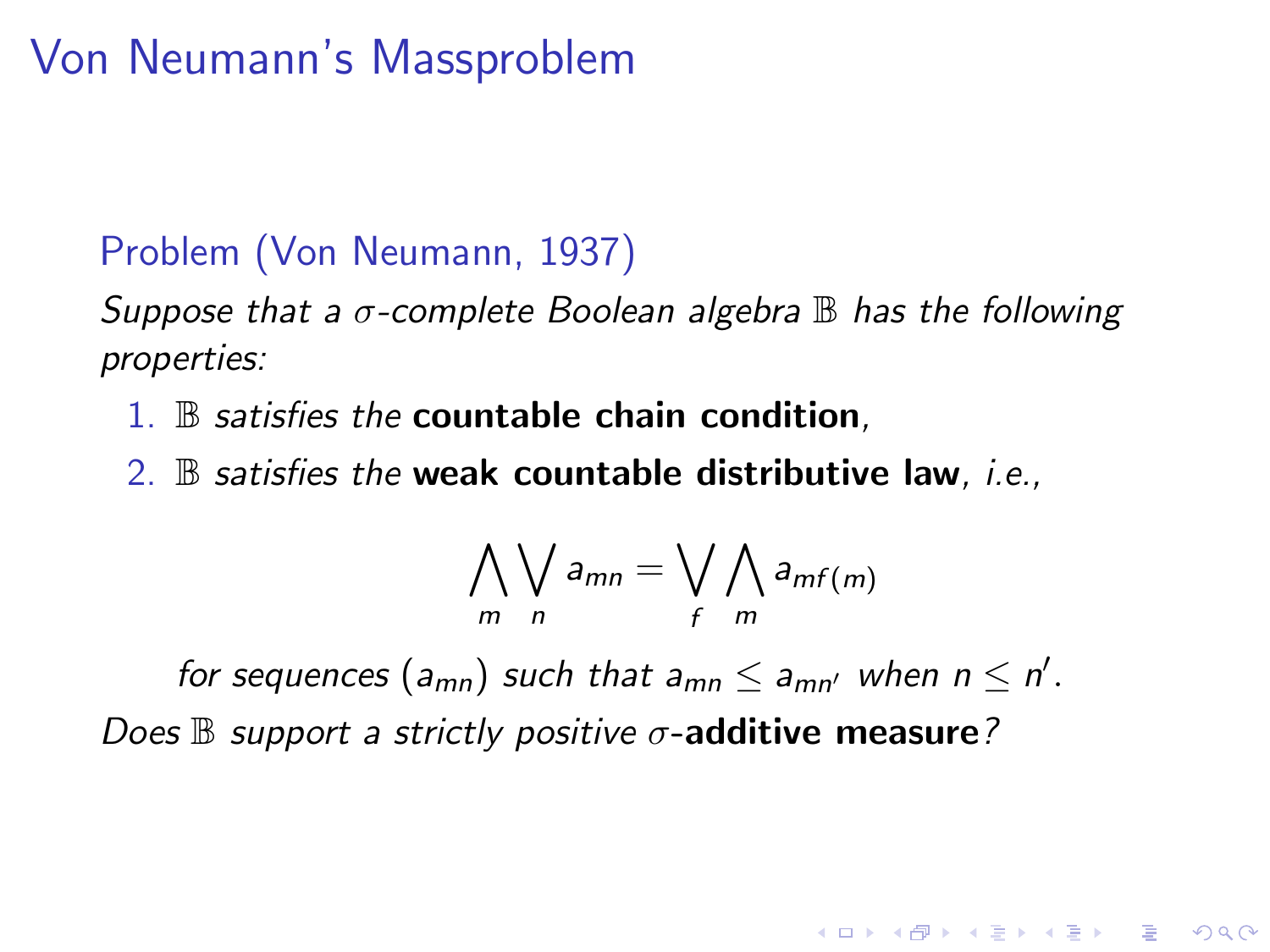# Tarski's Massproblem

#### Problem (Tarski, 1939, 1945, 1948)

Suppose that a Boolean algebra  $\mathbb B$  has one of the following properties

- 1. B can be decomposed into a sequence  $(S_n)$  of subsets such that no  $S_n$  contain more than n pairwise disjoint elements  $(\sigma$ -bounded chain condition).
- 2.  $\mathbb B$  can be decomposed into a sequence  $(S_n)$  of subsets none of which includes an infinite subset of pairwise disjoint elements  $(\sigma$ -finite chain condition).

4 D > 4 P + 4 B + 4 B + B + 9 Q O

3. B satisfies the countable chain condition.

Does  $\mathbb B$  support a strictly positive finitely additive measure?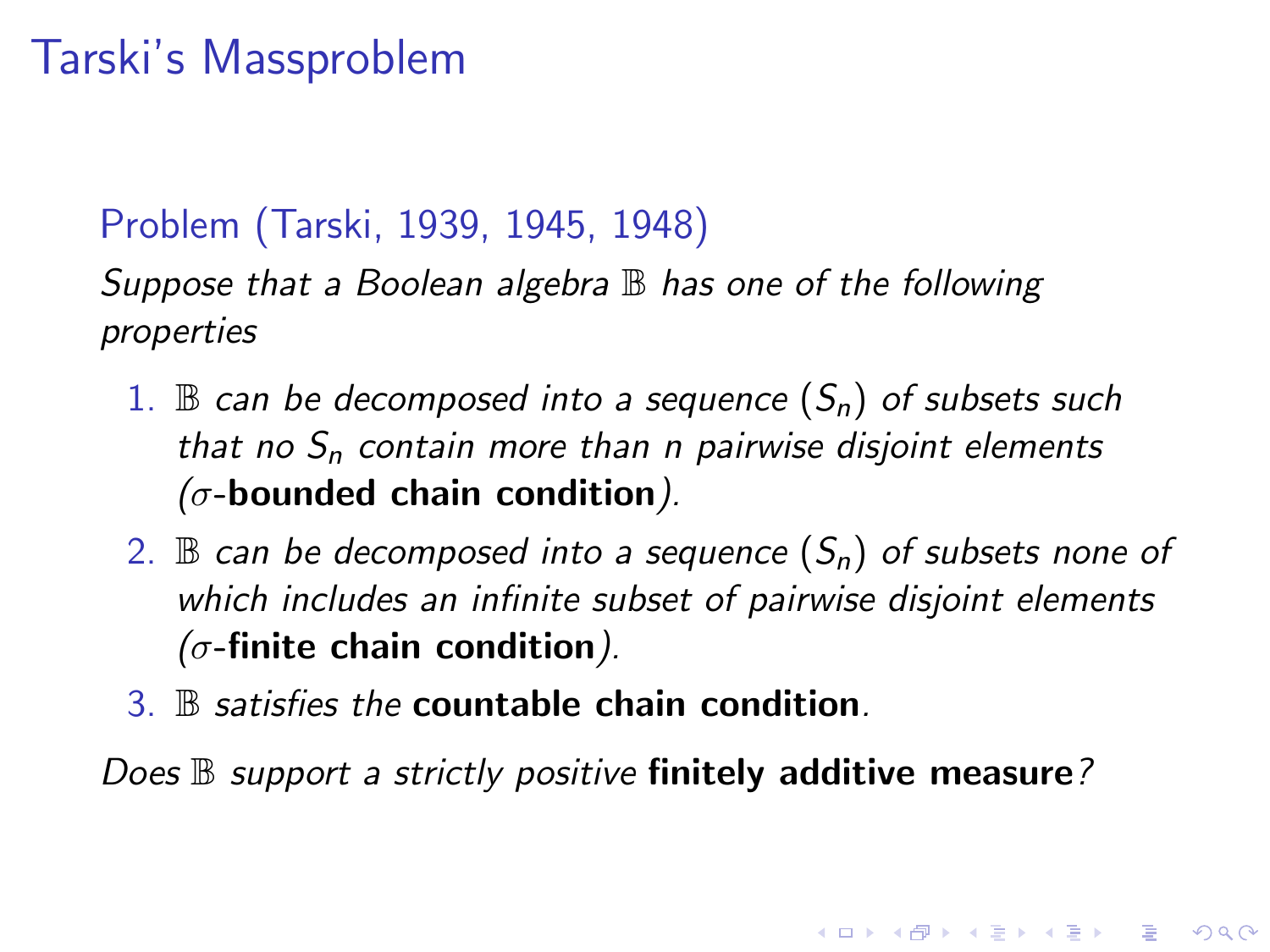# Analysis of Tarski's Massproblem

### A functional on  $\mathbb B$  is simply a function

 $f : \mathbb{B} \to [0, \infty)$ 

such that  $f(0) = 0$ . A functiional  $f : \mathbb{B} \to [0, \infty)$  is **exhaustive** whenever

$$
\lim_{n\to\infty}f(a_n)=0
$$

for every sequence  $(a_m)$  of pairwise disjoint elements of  $\mathbb B$ .

### Example

Outher measures are exhaustive

## **Proposition**

A Boolean algebra  $\mathbb B$  satisfies  $\sigma$ -finite chain condition if and only of it supports a strictly positive exhaustive functional.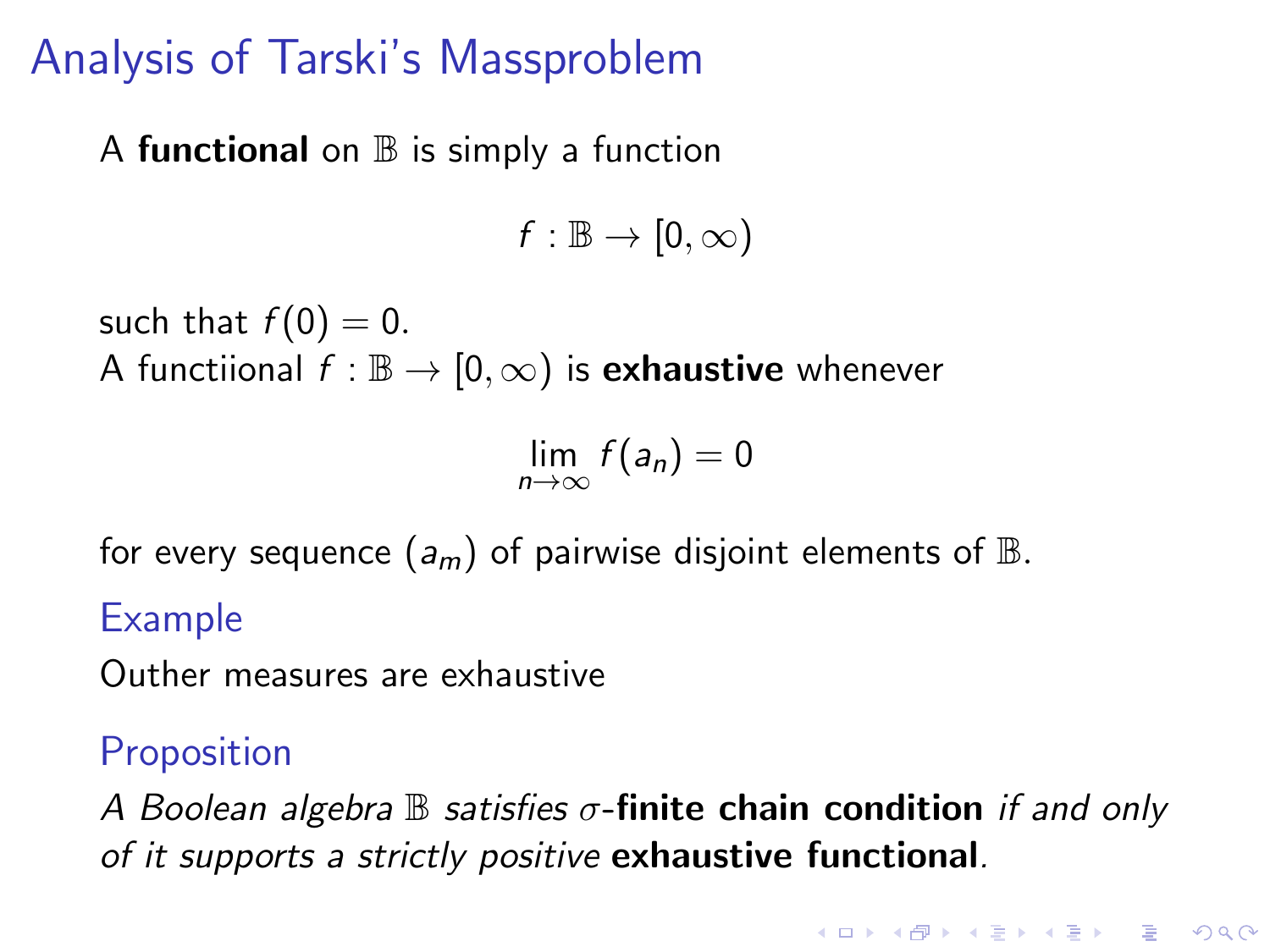A functiional

$$
f:\mathbb{B}\to [0,\infty)
$$

is **uniformly exhaustive** whenever for every  $\varepsilon > 0$  there is integer  $k(\varepsilon)$  such that

 $\min_{n \leq k(\varepsilon)} f(a_n) < \varepsilon$ 

for every sequence  $(a_n)_{n=1}^{k(\varepsilon)}$  of pairwise disjoint elements of  $\mathbb B.$ 

### Example

Inner measures are uniformly exhaustive.

## **Proposition**

A Boolean algebra  $\mathbb B$  satisfies  $\sigma$ -bounded chain condition if and only of it supports a strictly positive uniformly exhaustive functional.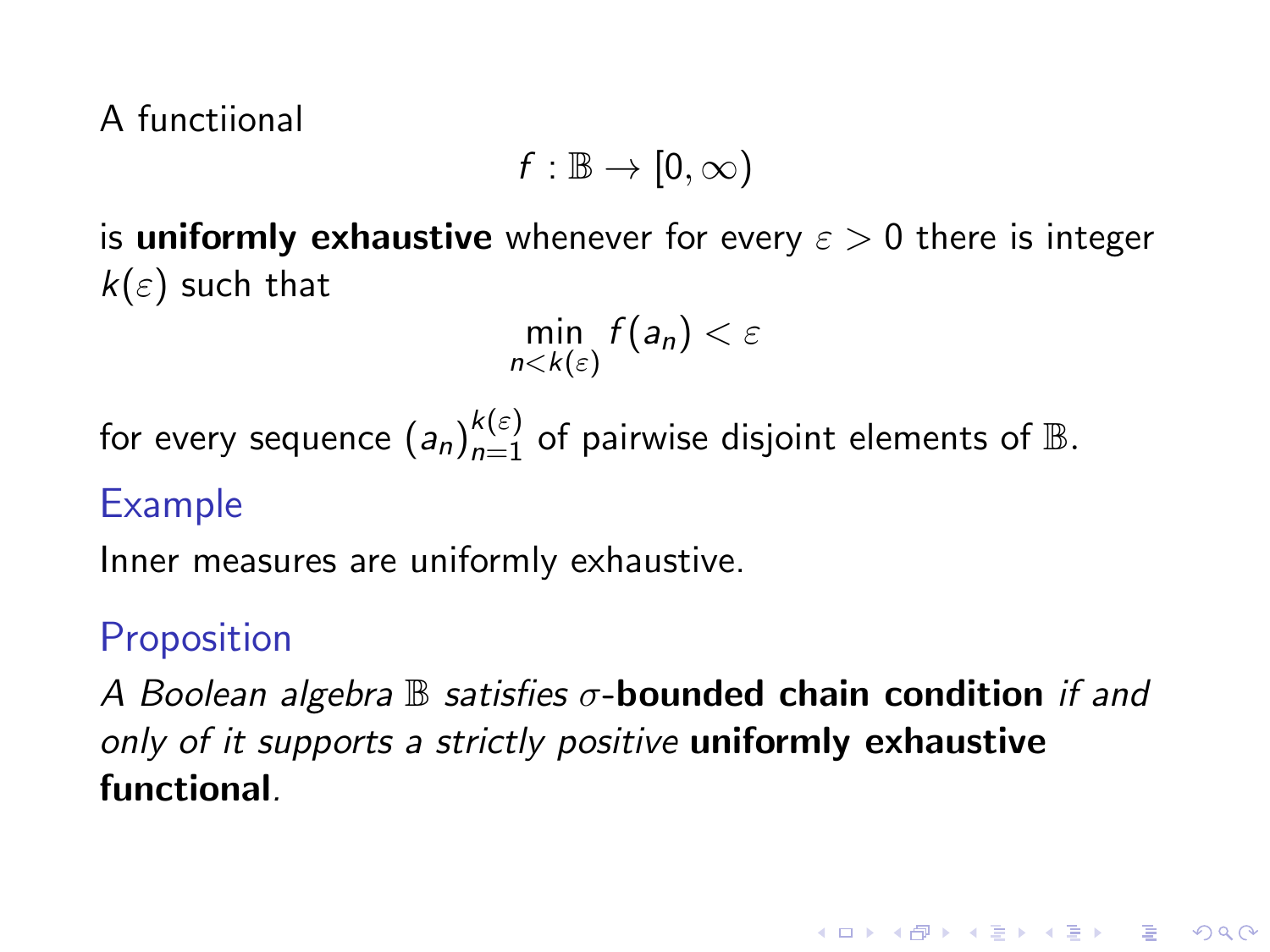# Analysis of Von Neumann's Massproblem

A submeasure on a Boolean algebra  $\mathbb B$  is function

 $\nu : \mathbb{B} \to [0,1]$ 

such that

- 1.  $\nu(0) = 0$  and  $\nu(1) = 1$ , 2.  $\nu(a) \leq \nu(b)$  whenever  $a \leq b$ , 3.  $\nu(a \vee b) \leq \nu(a) + \nu(b)$ .
- $\nu$  is strictly positive on  $\mathbb B$  if

$$
\nu(a) > 0 \text{ for } a \neq 0.
$$

 $\nu$  is **continuous** whenever

 $a_n \downarrow 0$  implies  $\nu(a_n) \downarrow 0$ .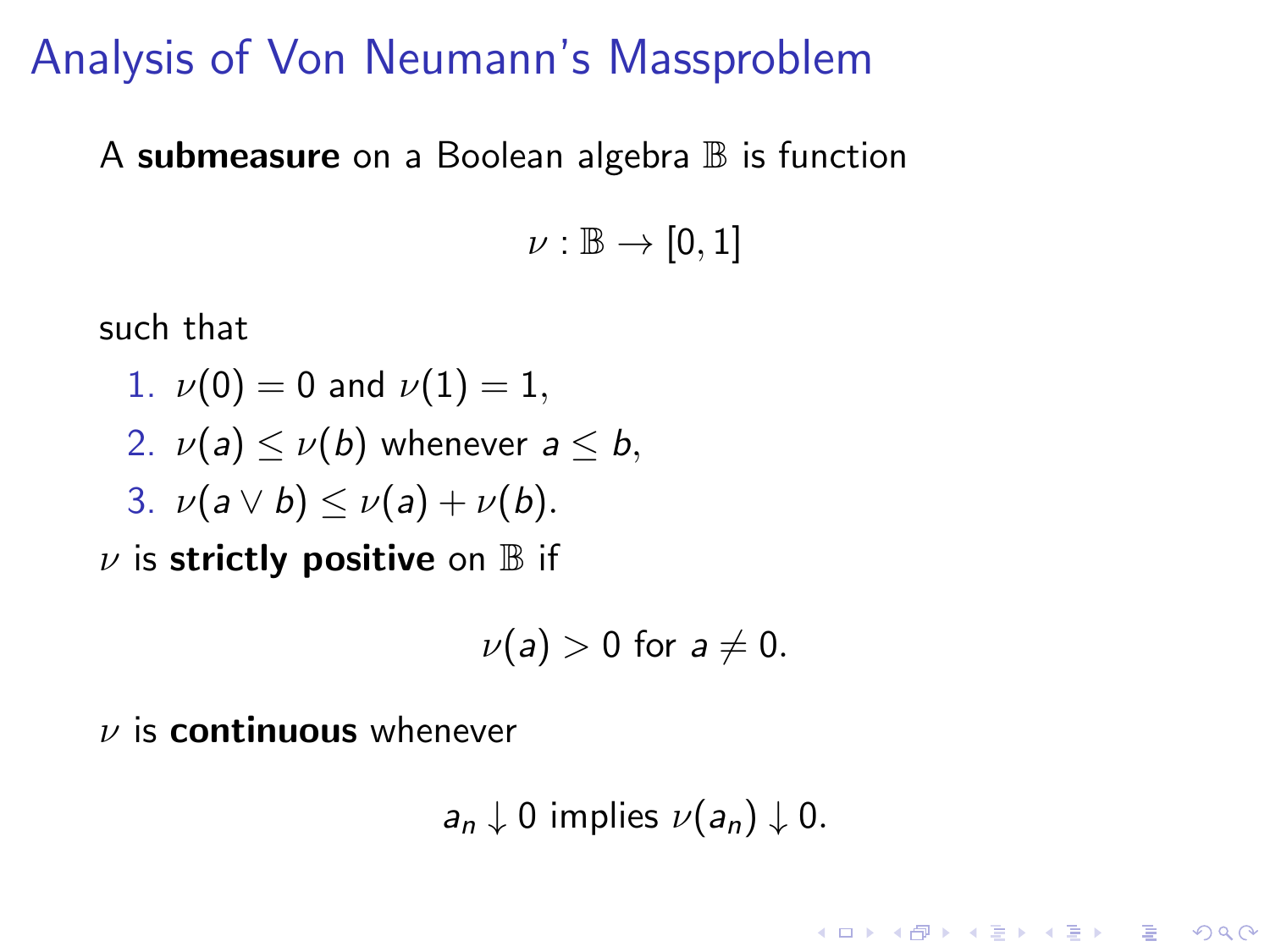# Topology of sequential convergence

The **topology of sequential convergence** on a  $\sigma$ -complete Boolean algebra  $\mathbb B$  is the **largest topology** on  $\mathbb B$  in which algebraically convergent sequences are convergent, where

$$
a_n \to a \text{ iff } a = \bigvee_{m} \bigwedge_{n \geq m} a_n = \bigwedge_{m} \bigvee_{n \geq m} a_n.
$$

For a given subset  $A$  of  $\mathbb{B}$ , let

$$
\overline{A} = \{a \in \mathbb{B} : (\exists (a_n) \subseteq A) \mid a_n \to a\}
$$

### Proposition (Maharam, 1947)

Suppose  $\mathbb B$  is a complete Boolean algebra satisfying the **countable** chain condition and the weak countable distributive law. Then  $A \mapsto \overline{A}$  is a closure operator giving the topology of sequential convergence on  $\mathbb{B}.$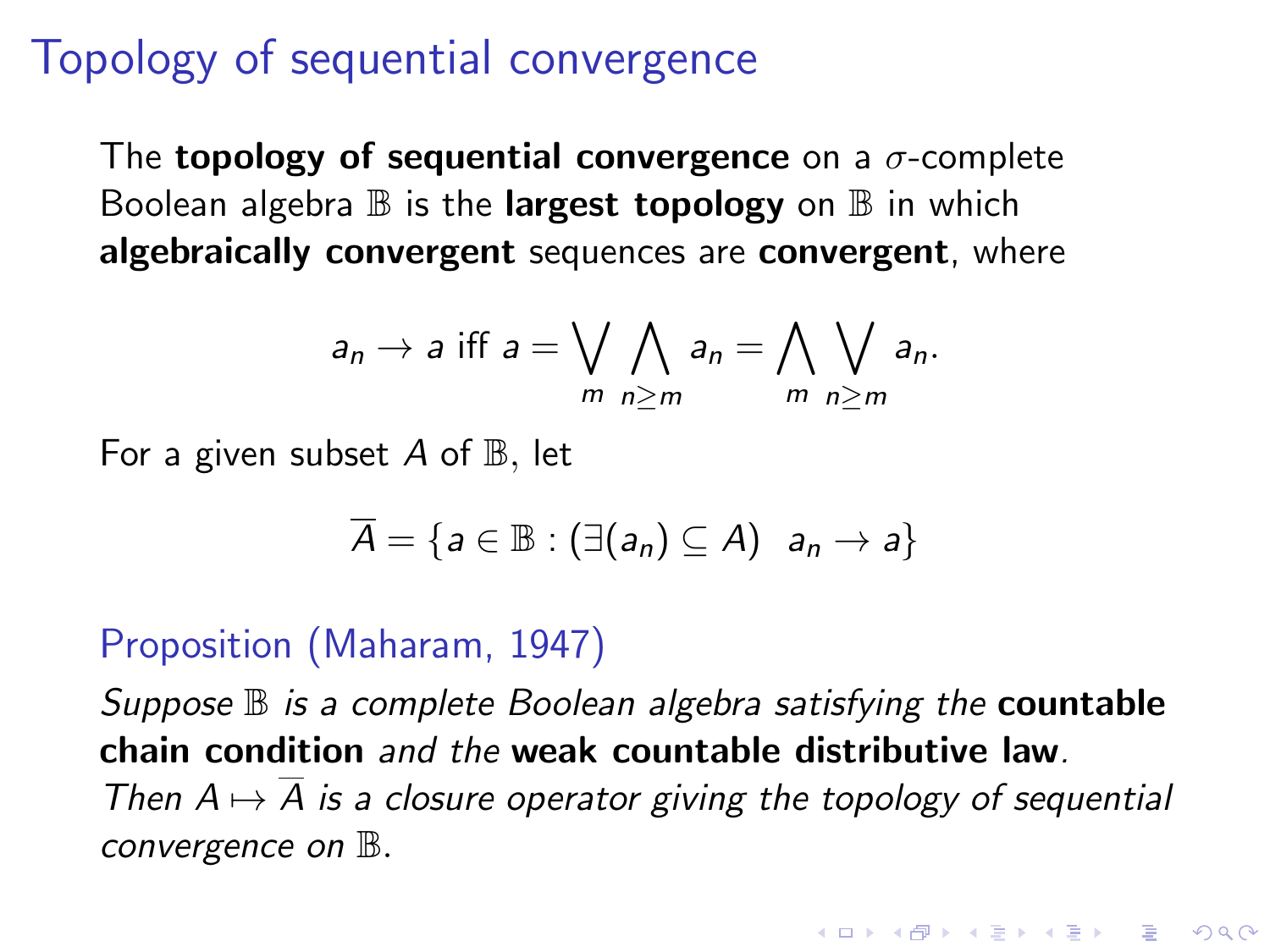### Theorem (Balcar, Glowczynski, Jech, 1998)

The following conditions are equivalent for a complete Boolean algebra  $\mathbb B$  satisfying the countable chain condition:

- 1. The topology of sequential convergence on  $\mathbb B$  is **Hausdorff**.
- 2. The topology of sequential convergence on  $\mathbb B$  is metrizable.

#### Theorem (Maharam, 1947)

The following are equivalent for a  $\sigma$ -complete Boolean algebra  $\mathbb B$  :

- 1.  $\mathbb B$  supports a strictly positive continuous submeasure.
- 2. The topology of sequential convergence on  $\mathbb B$  is metrizable.

**KORKA SERKER ORA**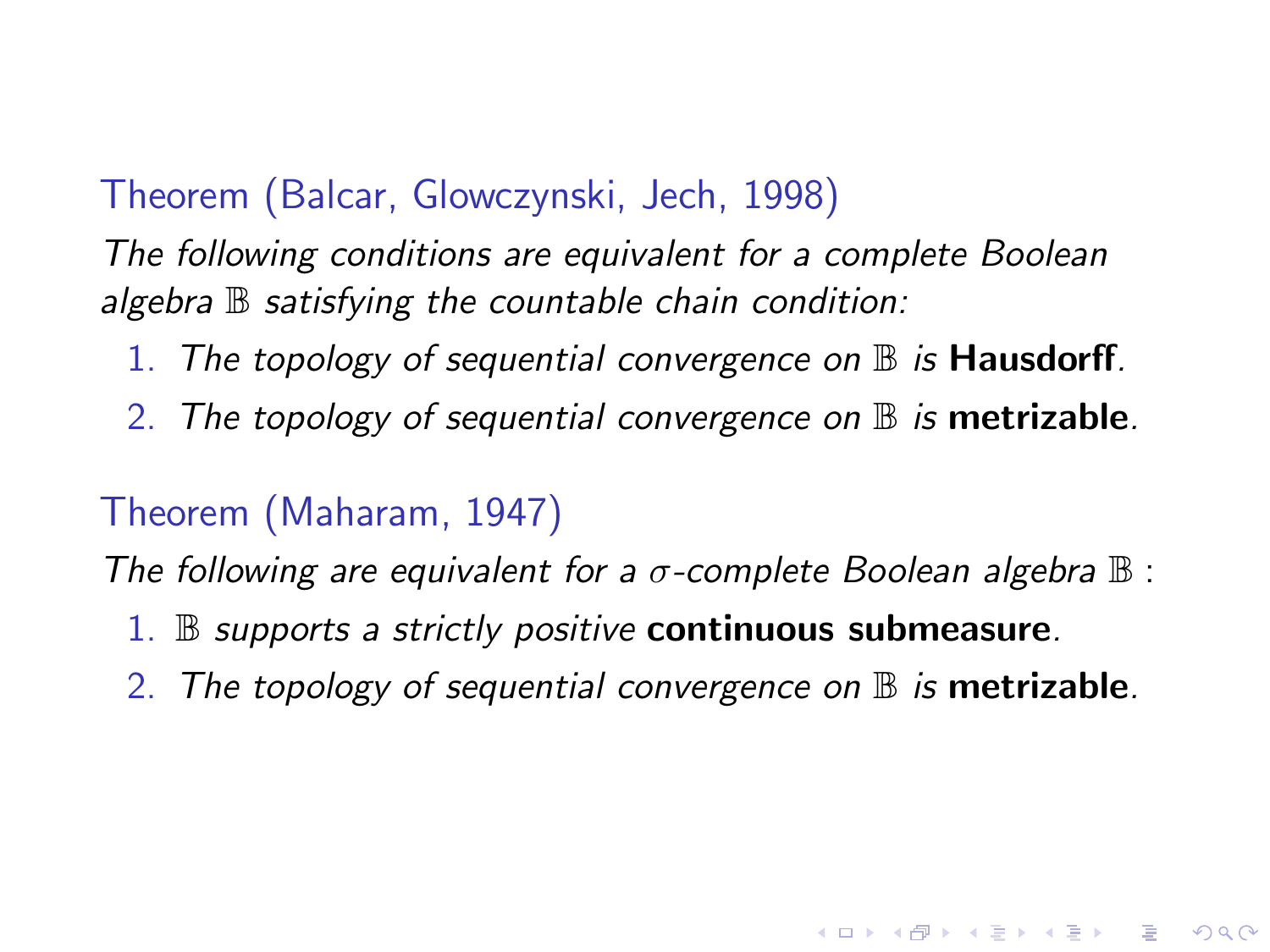# Two Massproblems of Maharam

# Problem (Maharam, 1947)

Suppose that a  $\sigma$ -complete Boolean algebra  $\mathbb B$  has the following properties:

 $1.$  B satisfies the countable chain condition,

2. B satisfies the weak countable distributive law.

Does  $\mathbb B$  support a strictly positive continuous submeasure?

## Problem (Maharam, 1947)

If a  $\sigma$ -complete Boolean algebra supports a strictly positive continuous submeasure does it also support a strictly positive  $\sigma$ -additive measure?

#### Remark

<span id="page-13-0"></span>The second problem reappeared in some areas of functional analysis as the Control Measure Problem.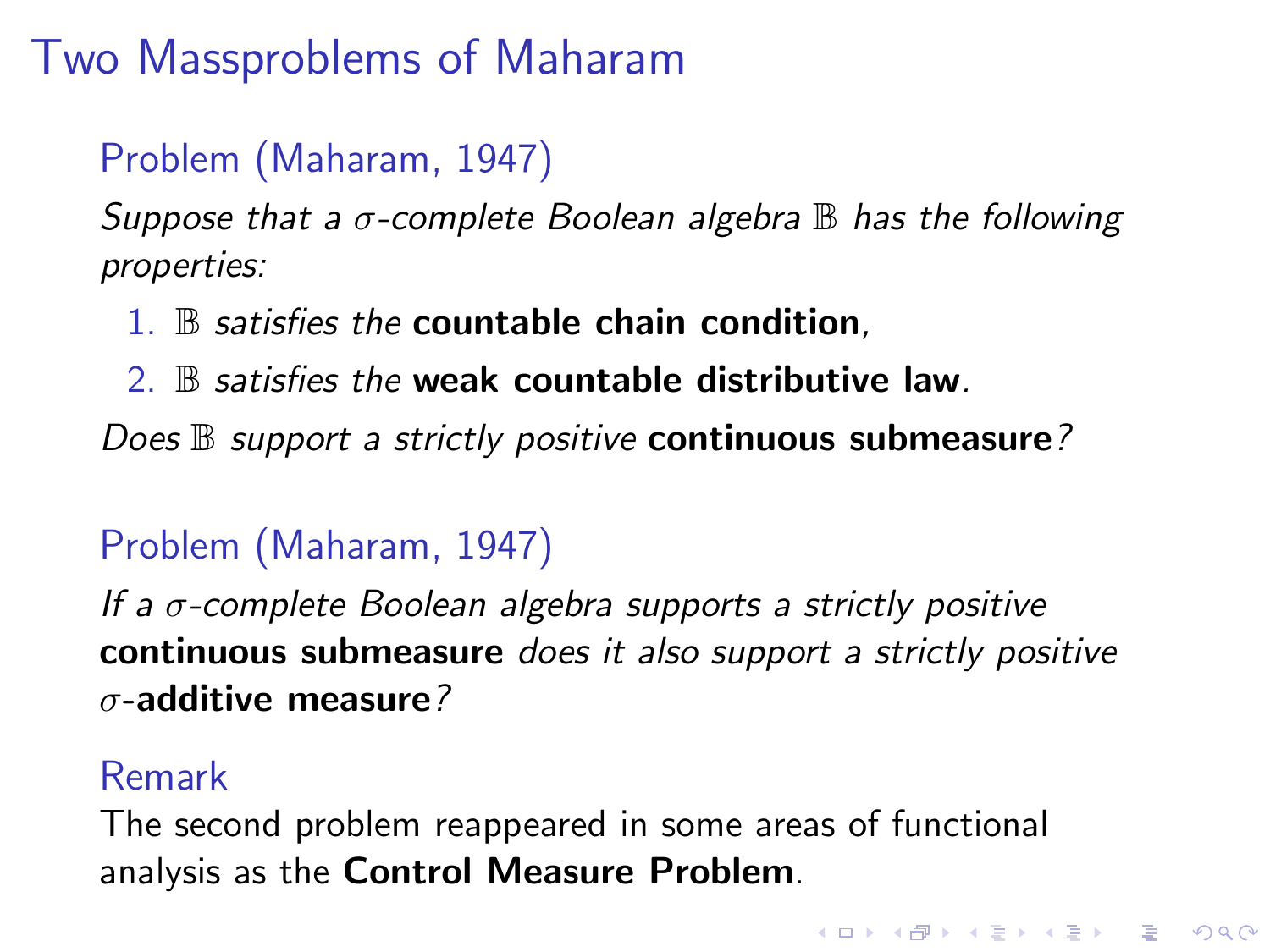# The Control Measure Problem

A function  $\nu : \mathbb{B} \to [0,1]$  is **exhaustive** if for every  $\varepsilon > 0$  the set

 ${a \in \mathbb{B} : \nu(a) > \varepsilon}$ 

contains no **infinite** sequence  $(a_n)$  such that  $a_m \wedge a_n = 0$  for  $m \neq n$ .

## Example

#### Continuous submeasures are exhaustive

A function  $\nu : \mathbb{B} \to [0, 1]$  is **uniformly exhaustive** if for every  $\varepsilon > 0$  there is  $k(\varepsilon) \in \mathbb{N}$  such that the set

$$
\{a\in\mathbb{B}:\nu(a)\geq\varepsilon\}
$$

contains no sequence  $\left(a_{n}\right)_{n=1}^{k(\varepsilon)}$  such that  $a_{m}\wedge a_{n}=0$  for  $m\neq n.$ 

#### Example

<span id="page-14-0"></span>**Finitely addit[iv](#page-14-0)[e](#page-15-0) measures** are uniformly e[xh](#page-13-0)[au](#page-15-0)[st](#page-13-0)ive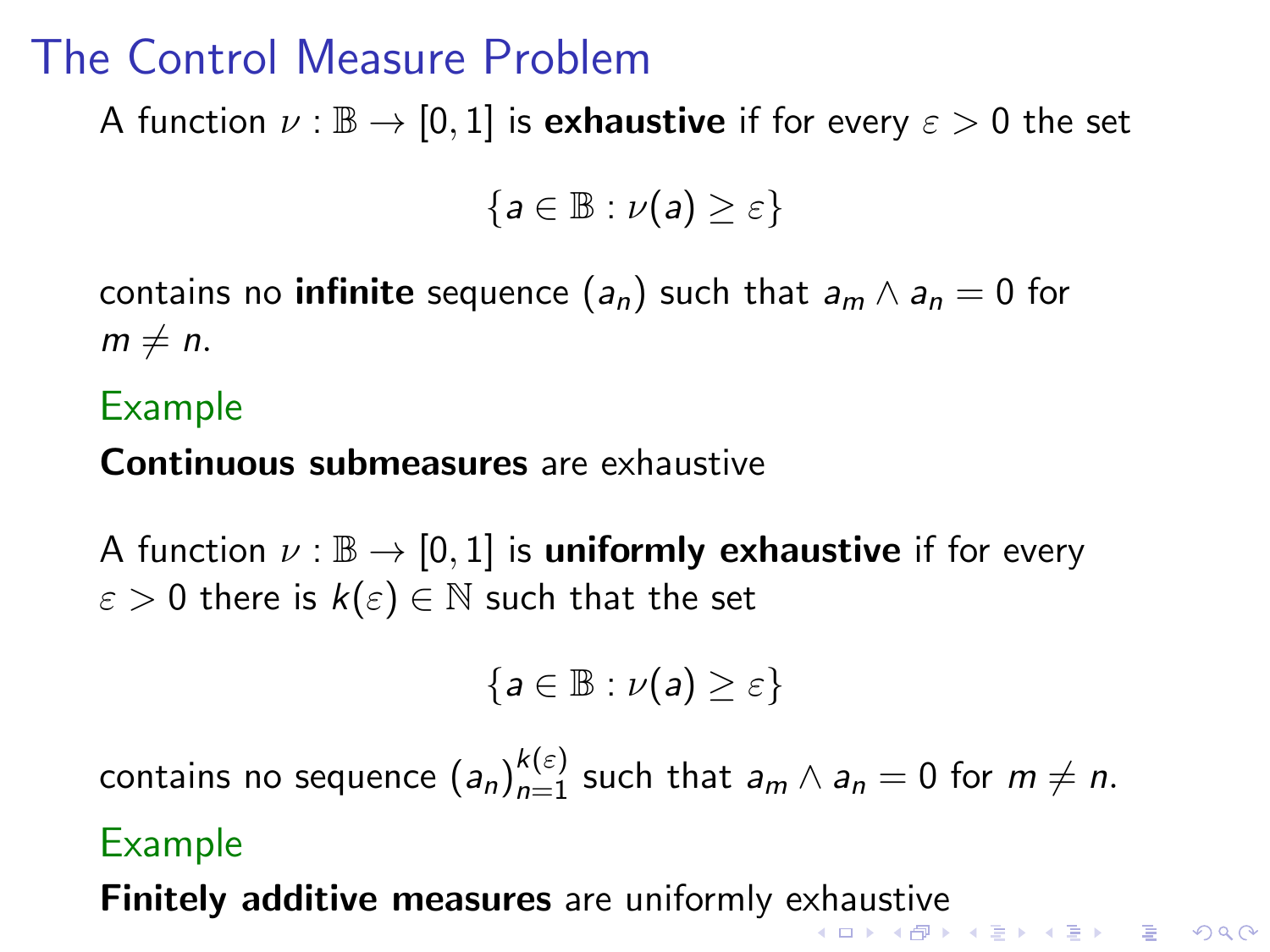A submeasure  $\nu_1$  is absolutely continuous relative to a submeasure  $\nu_2$  whenever

$$
(\forall \varepsilon > 0)(\exists \delta > 0)(\forall a \in \mathbb{B})[\nu_2(a) < \delta \to \nu_1(a) < \varepsilon].
$$

### Problem

Is every exhaustive submeasure absolutely continuous relative to a finitely additive measure?

## Theorem (Kalton-Roberts, 1983)

Every uniformly exhaustive submeasure is absolutely continuous relative to a finitely additive measure.

**KORK ERKER ADE YOUR** 

#### Problem

<span id="page-15-0"></span>Is every exhaustive submeasure uniformly exhaustive?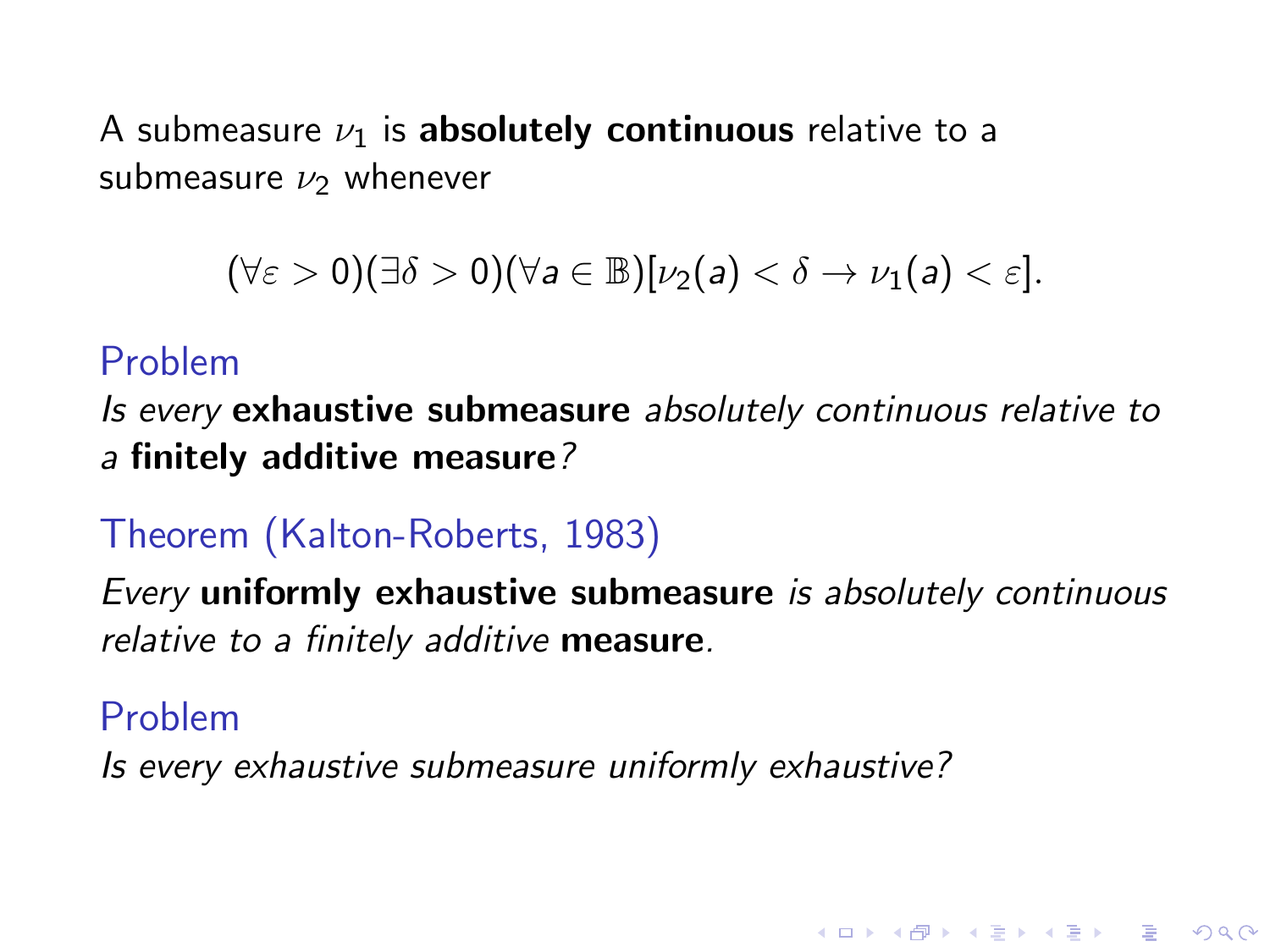Let X be a metrizable topological vector space and d be a translation invariant metric on  $X$  that defines the topology. A **vector messure** on a Boolean Algebra  $\mathbb B$  is a map

$$
\tau:\mathbb{B}\to X
$$

such that

1.  $\tau(0) = 0$ , and

2.  $\tau(a \vee b) = \tau(a) + \tau(b)$  whenever  $a \wedge b = 0$ .

We say that a vector measure  $\tau : \mathbb{B} \to X$  is **exhaustive** whenever

$$
\lim_{n\to\infty}\tau(a_n)=0
$$

for all sequences  $(a_n)$  of pairwise disjoint elements of  $\mathbb B$ . A finitely additive measure  $\mu : \mathbb{B} \to [0,1]$  is a **control measure** of a vector measure  $\tau : \mathbb{B} \to X$  if

$$
(\forall \varepsilon > 0)(\exists \delta > 0)(\forall a \in \mathbb{B})[\mu(a) < \delta \rightarrow d(0, \tau(a)) < \varepsilon].
$$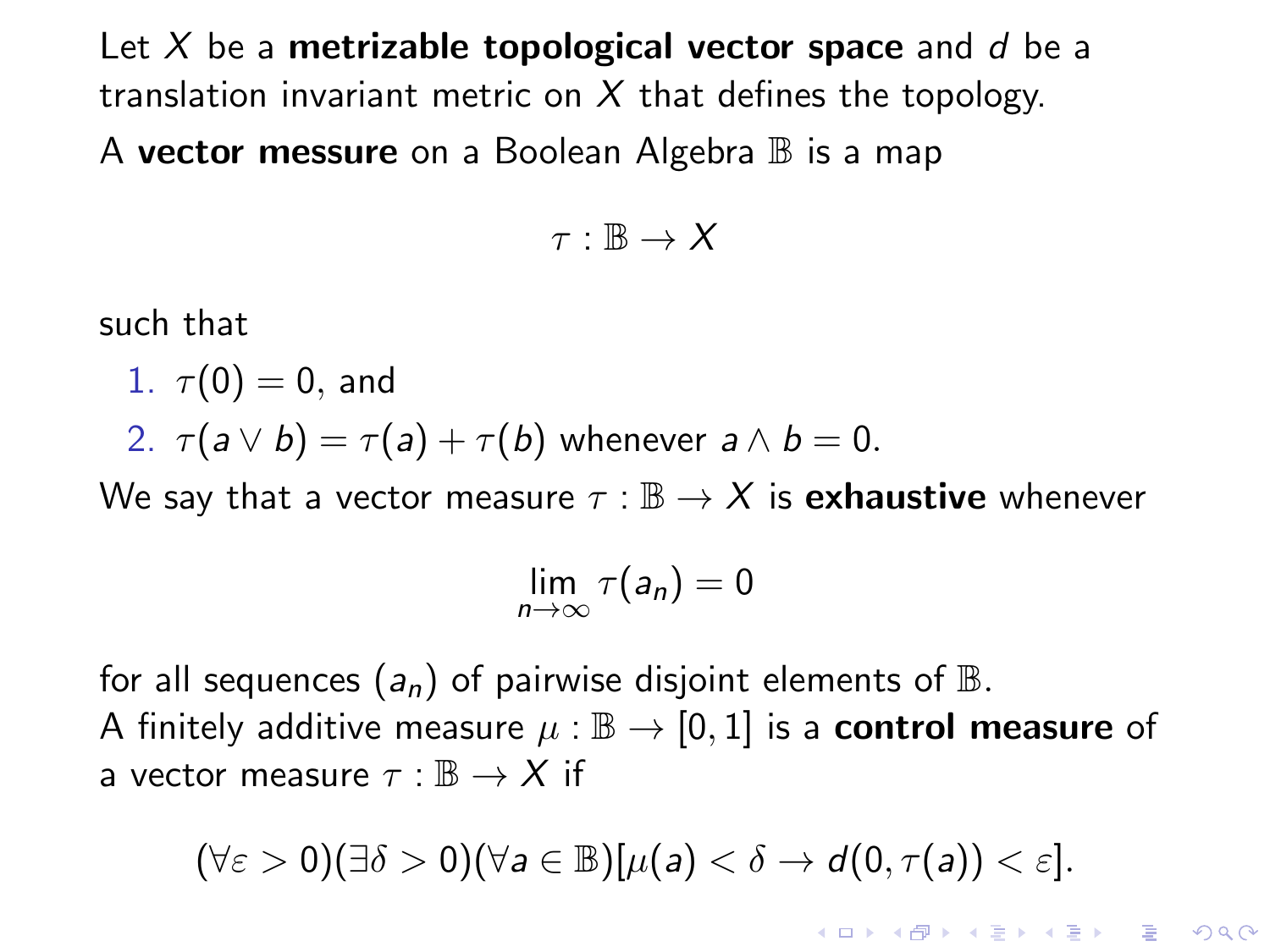#### Problem

Is every vector measure on a given Boolean algebra B controlled by a finitely additive measure on  $\mathbb{B}$ ?

## Theorem (Talagrand, 2006)

There is an exhaustive measure on the countable free Boolean algebra which is not uniformly exhaustive.

## Corollary (Talagrand, 2006)

There is a  $\sigma$ -complete Boolean algebra which supports a strictly positive continuous submeasure but it does not support any strictly positive measure.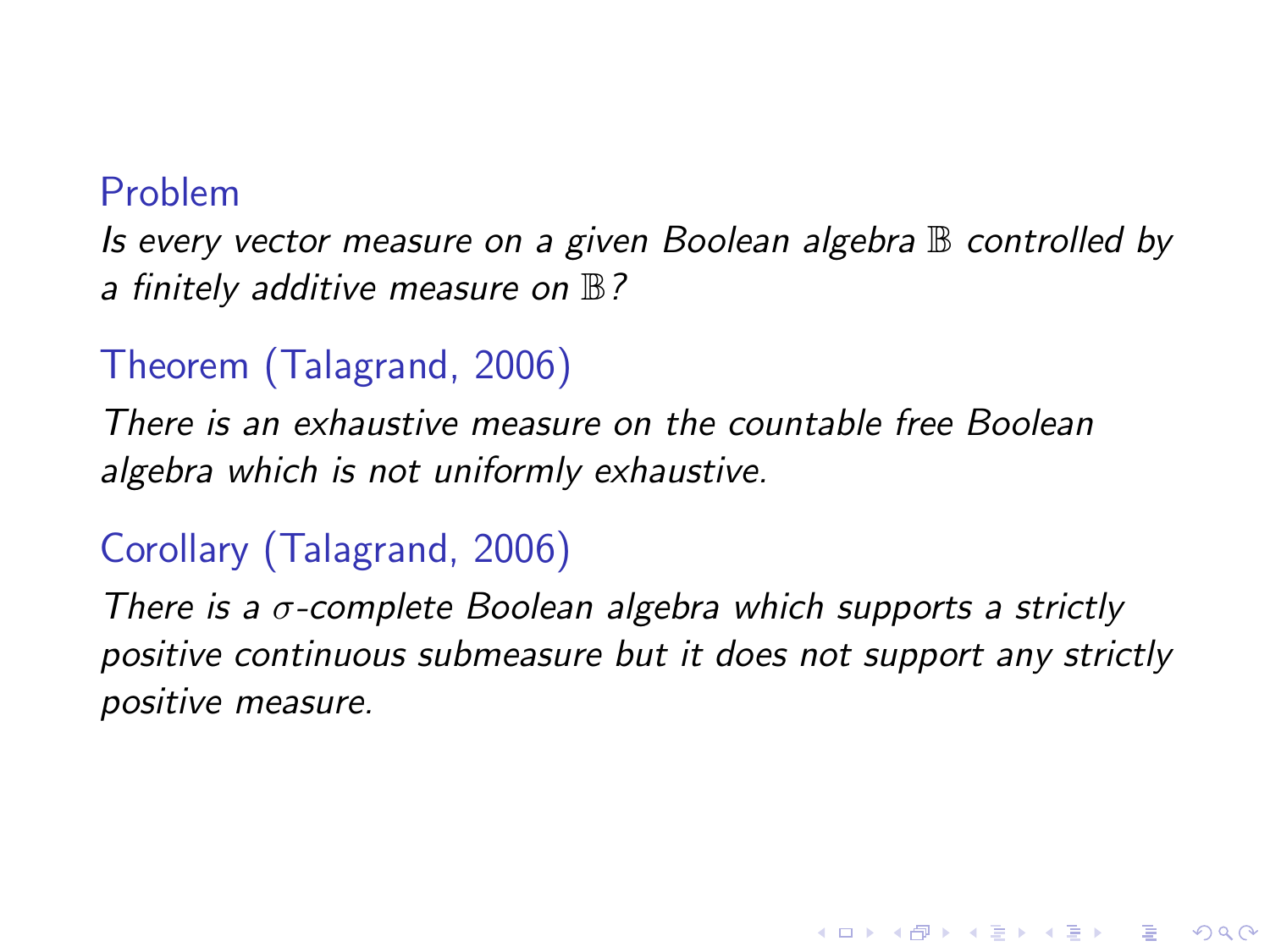# The Horn-Tarski Problem

## Problem (Horn and Tarski, 1948)

Are the following two conditions equivalent for a given Boolean algebra B?

- 1.  $\mathbb B$  supports a strictly positive **exhaustive** function  $\nu : \mathbb{B} \to [0,1].$
- 2. B supports a strictly positive uniformly exhaustive function  $\nu : \mathbb{B} \to [0,1].$

**KORK ERKER ADE YOUR** 

Equivalently, are the following conditions equivalent for a given Boolean algebra B?

- 1. B satisfies the  $\sigma$ -finite chain condition.
- 2. B satisfies the  $\sigma$ -bounded chain condition.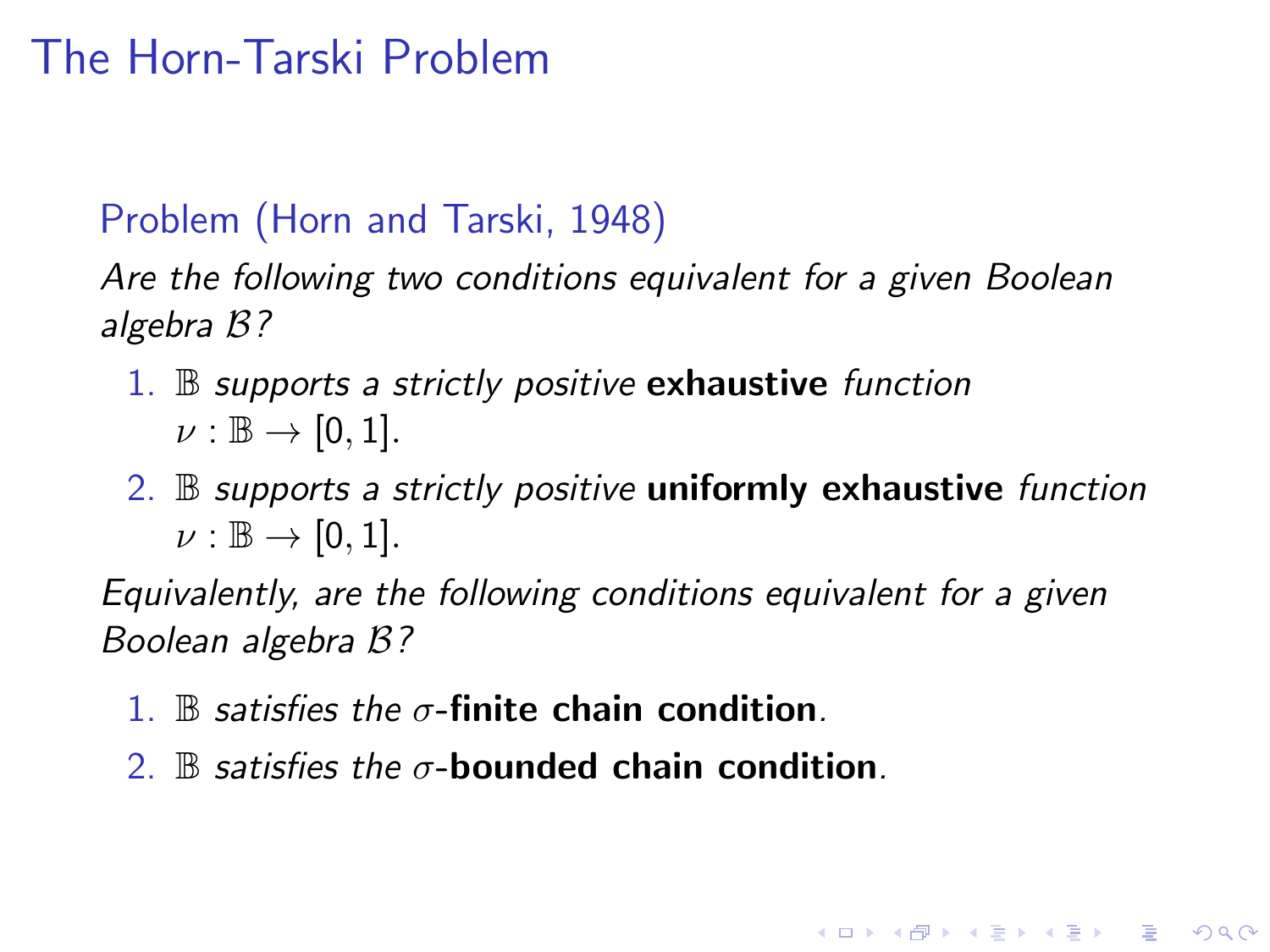# Kelley's criterion and Gaifman's example

## Theorem (Kelley, 1959)

A Boolean algebra supports a strictly positive finitely additive measure if and only if it can be decomposed into a sequence of subsets having **positive intersection numbers**.

The **intersection number** of a subset S of  $\mathbb{B} \setminus \{0\}$  is defined as

$$
I(S) = \inf \{ \frac{|X|}{|Y|} : X, Y \in [S]^{<\omega}, X \subseteq Y, \bigwedge X \neq 0 \}.
$$

## Theorem (Gaifman, 1963)

There is a Boolean algebra  $\mathbb B$  satisfying the  $\sigma$ -bounded chain condition which does not support a strictly positive finitely additive measure.

**K ロ ▶ K @ ▶ K 할 X X 할 X → 할 X → 9 Q Q ^**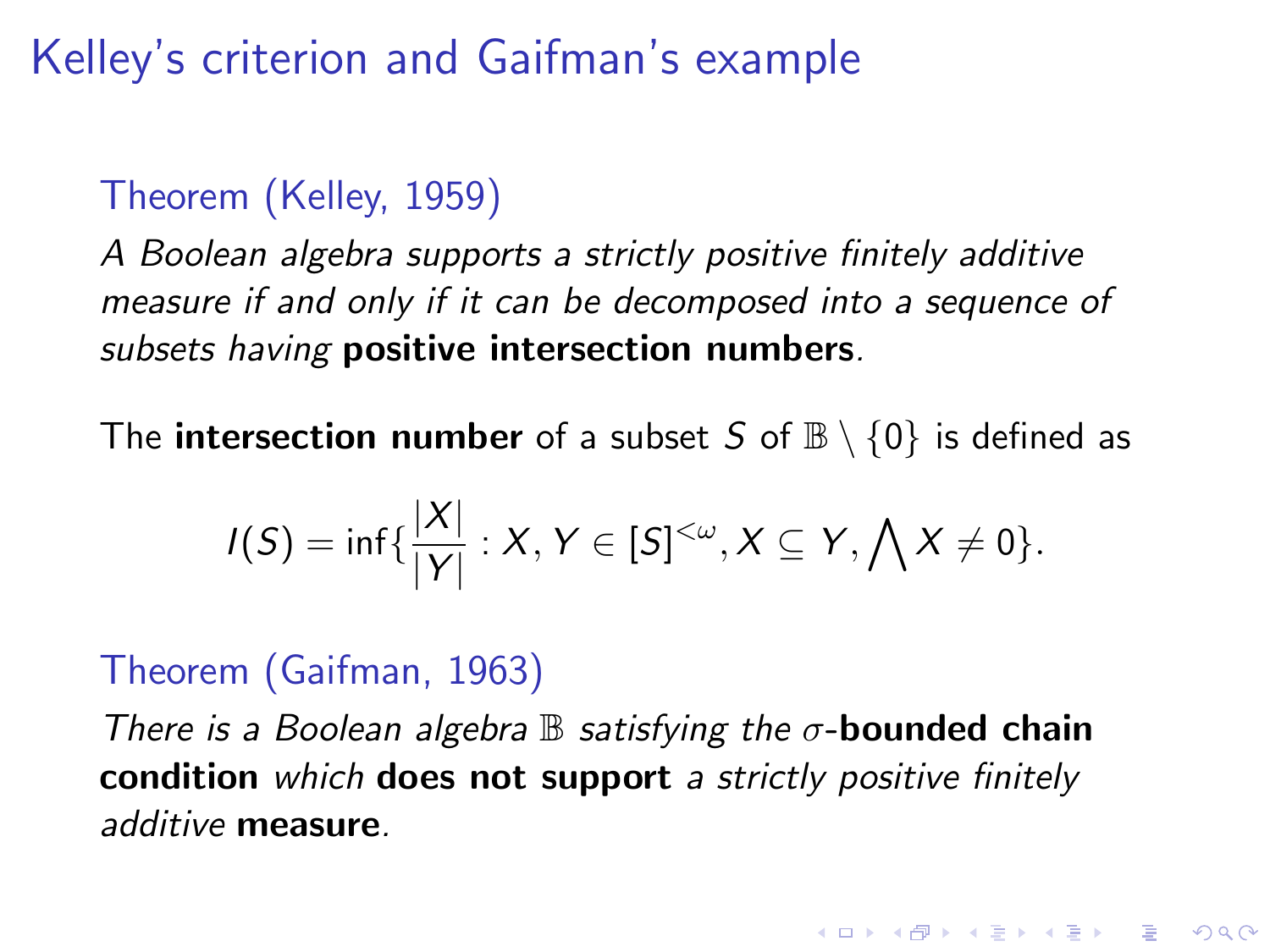# An algebraic characterization

## Theorem (T., 2004)

A  $\sigma$ -complete Boolean algebra  $\mathbb B$  supports a strictly positive continuous submesure if and only if,

- 1.  $\mathbb B$  satisfies the  $\sigma$ -finite chain condition, and
- $2 \mathbb{R}$  satisfies the weak countable distributive law.

### Remark

The proof shows that we can weaken the  $\sigma$ -finite chain condition to the effectively provable countable chain condition. We shall explore this idea below.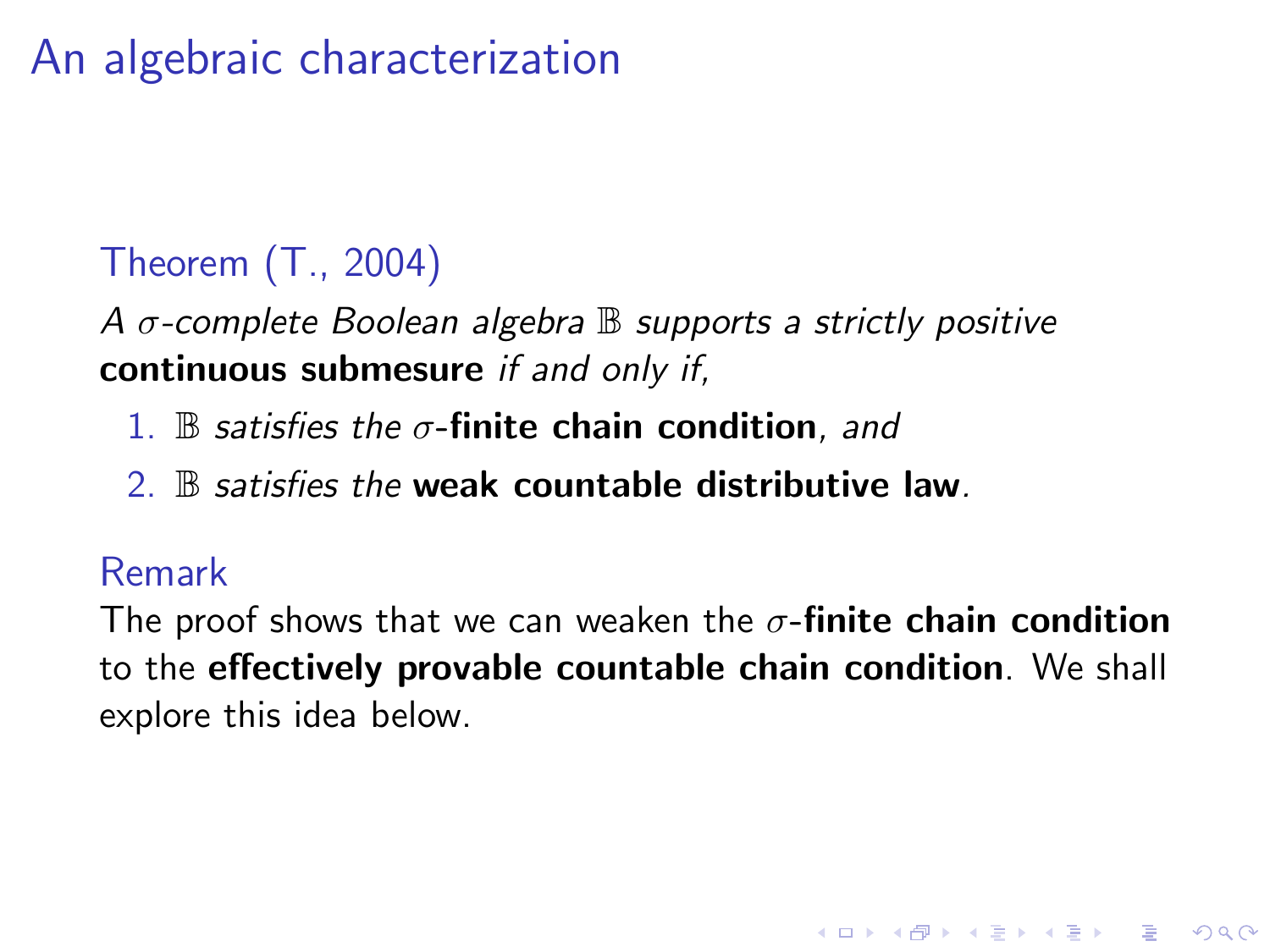# Borel theory

The field of **Borel subsets** of a topological space  $X$  is the smallest  $\sigma$ -field of subsets of X that contains all open subsets of X.

A  $\texttt{base}$  of a Boolean algebra  $\mathbb B$  is any set  $\mathbb P \subseteq \mathbb B^+ = \mathbb B \setminus \{0\}$  such that for every  $b\in\mathbb{B}^+$  we can find  $a\in\mathbb{P}$  such that  $a\leq b.$ 

A base  $\mathbb P$  is **Borel** if it can be represented as a **Borel structure** on some of the standard spaces such as  $\mathbb{R}, [0,1],$   $\{0,1\}^{\mathbb{N}},$   $\mathbb{N}^{\mathbb{N}},$  etc.

## Theorem (T., 2004)

A  $\sigma$ -complete Boolean algebra  $\mathbb B$  with a Borel base supports a strictly positive continuous submeasure if and only if

- 1.  $\mathbb B$  satisfies the countable chain condition, and
- 2. B satisfies the weak countable distributive law.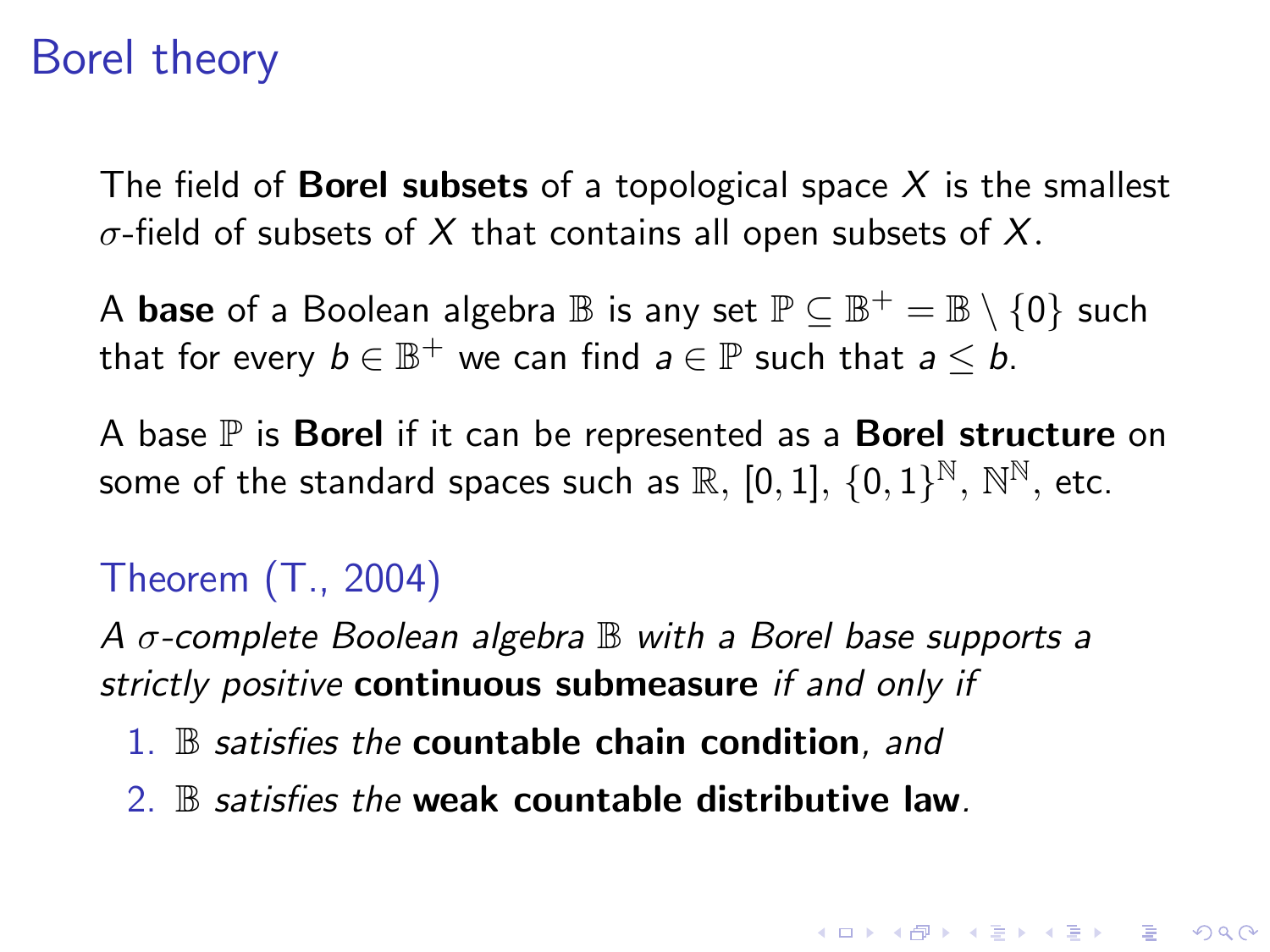# The functor T

Fix a topological space X. For  $D \subseteq X$ , let

 $D^{(1)}$  = the set of non-isolated points of D.

Let  $\mathbb{T}(X)$  be the collection of all partial functions

 $p: X \rightarrow 2$ 

such that:

- 1.  $|dom(p)| < \aleph_0$ ,  $2.$   $|p^{-1}(1)| < \aleph_0,$
- 3.  $(dom(p))^{(1)} \subseteq p^{-1}(1)$ .

The ordering on  $\mathbb{T}(X)$  is the reverse inclusion.

 $T(X)$  is a base of a complete Boolean algebra denoted by  $\mathbb{B}(X)$ .

**K ロ ▶ K @ ▶ K 할 X X 할 X → 할 X → 9 Q Q ^**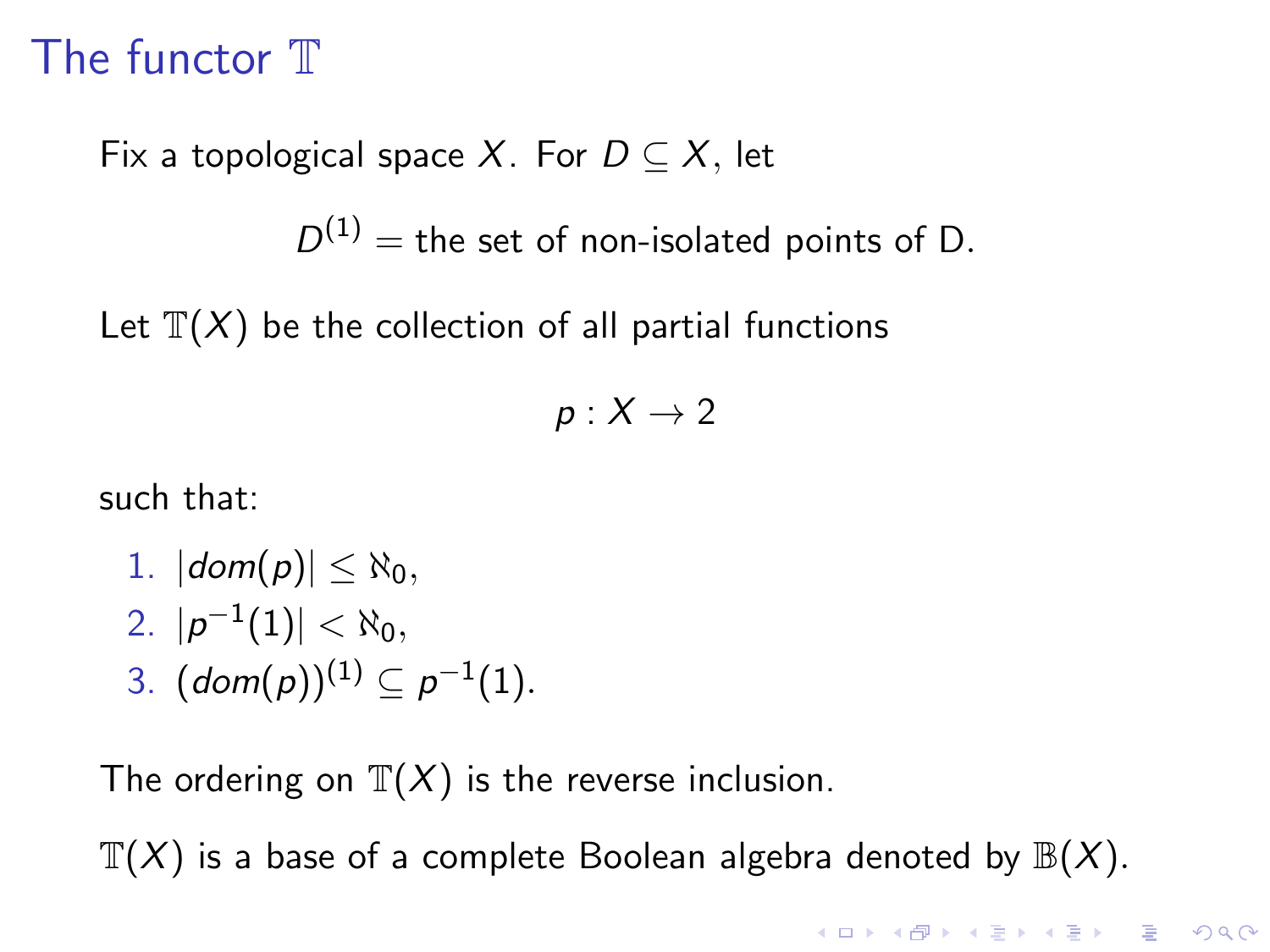## Theorem (T., 1991)

- 1. If X is a metric space  $\mathbb{T}(X)$  satisfies the **countable chain** condition.
- 2. If X is a Polish space,  $\mathbb{T}(X)$  is a Borel partially ordered set.
- 3. If X is a Polish space with no isolated points,  $\mathbb{T}(X)$  fails to satisfy the  $\sigma$ -finite chain condition.
- 4.  $\mathbb{B}(X)$  does not support a strictly positive finitely additive measure *unless X is countable*.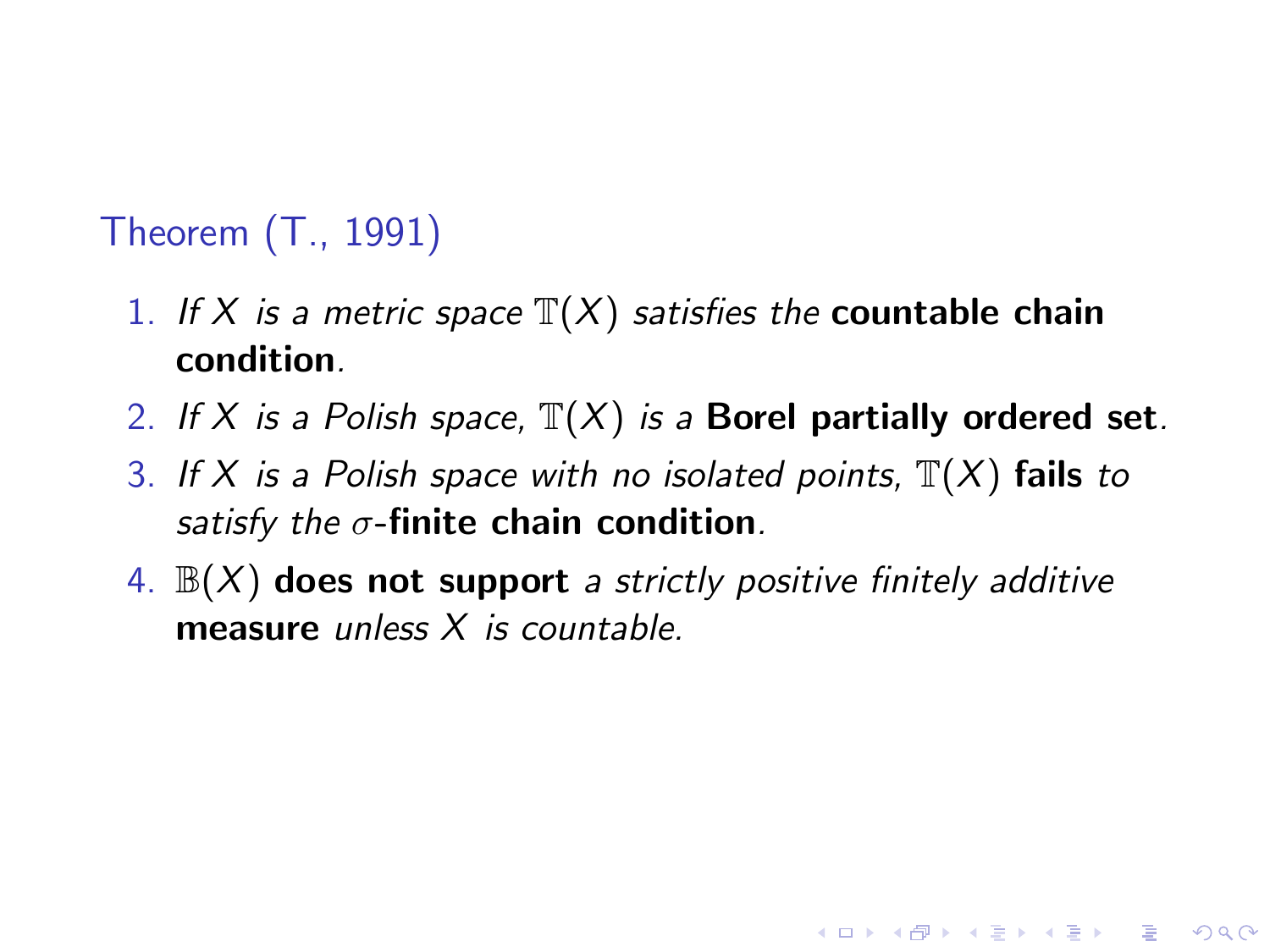Theorem (Balcal, Pazák, Thümmel, 2012)

1. X and Y are homeomorphic iff  $\mathbb{T}(X)$  and  $\mathbb{T}(Y)$  are isomorphic.

**KORK ERKER ADE YOUR** 

- 2.  $\mathbb{B}([0,1])$  and  $\mathbb{B}((0,1))$  are isomorphic.
- 3.  $\mathbb{B}([0,1])$  is homogeneous.

Problem

Are  $\mathbb{B}([0,1])$  and  $\mathbb{B}([0,1] \times [0,1])$  isomorphic?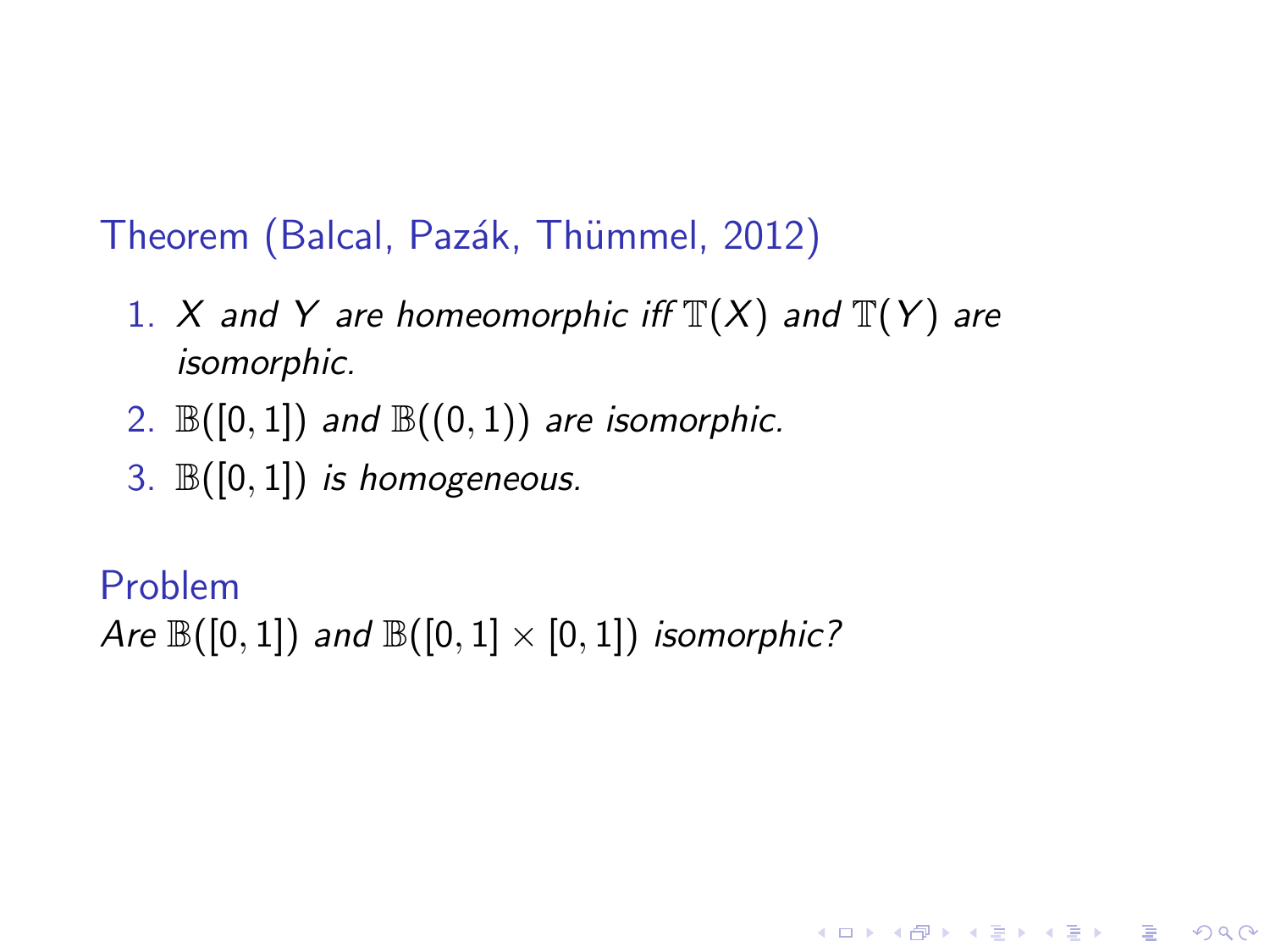Two solutions to the Horn-Tarski problem

## Theorem (Thümmel, 2012)

There is a first countable topological space  $X$  such that

- 1.  $\mathbb{T}(X)$  satisfies the  $\sigma$ -finite chain condition, but
- 2.  $\mathbb{T}(X)$  does not satisfy the  $\sigma$ -bounded chain condition.

## Theorem (T., 2013)

There is a **Borel** first contable topological space  $X$  such that

- 1.  $\mathbb{T}(X)$  is a Borel partially ordered set,
- 2.  $\mathbb{T}(X)$  satisfies the  $\sigma$ -finite chain condition, but
- 3.  $\mathbb{T}(X)$  does not satisfy the  $\sigma$ -bounded chain condition.

KID KA KERKER E VOOR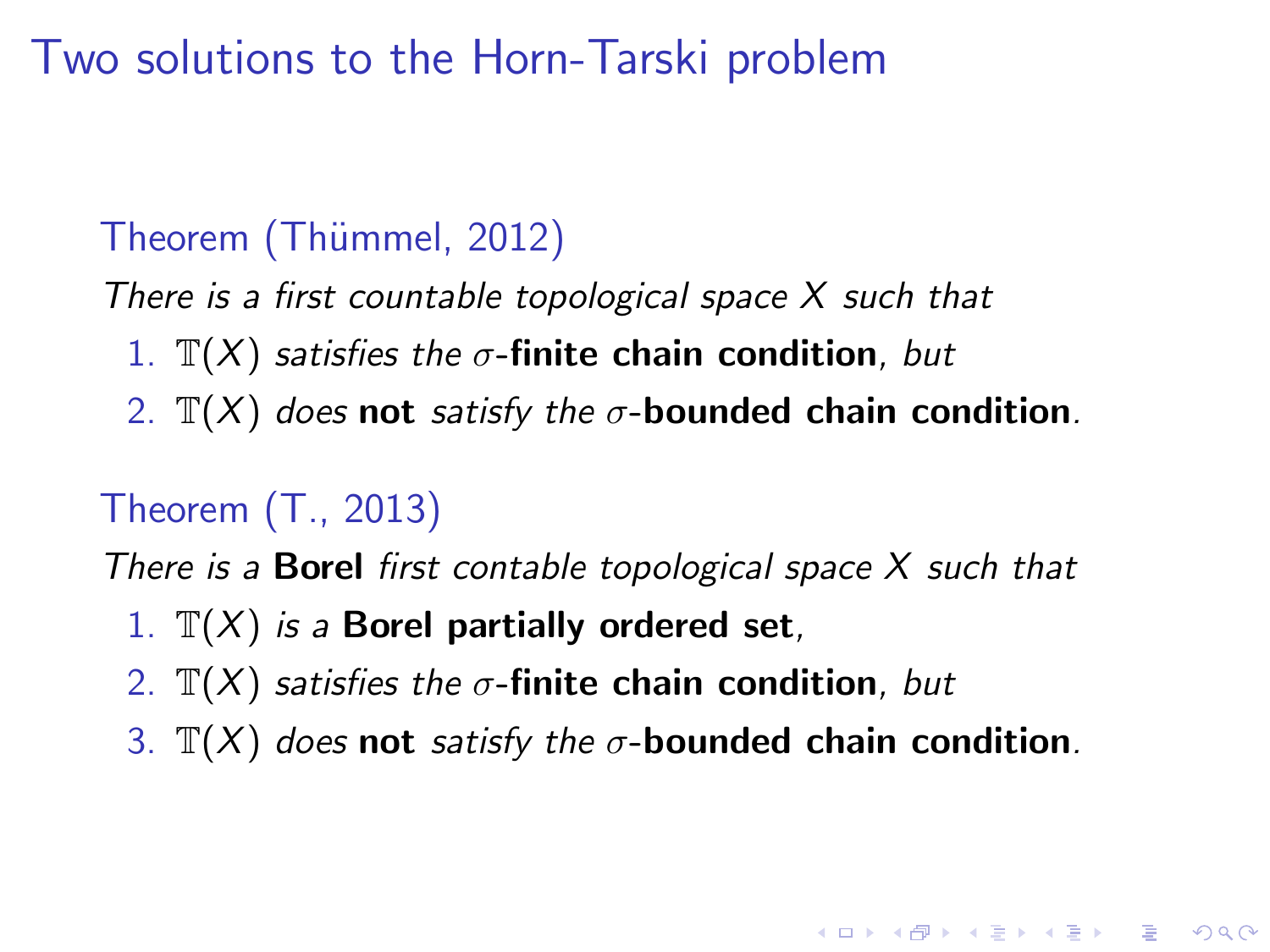# Control Submeasure Problem

### Problem

Suppose that a complete Boolean algebra  $\mathbb B$  supports a strictly positive continuous submeasure.

Does  $\mathbb B$  satisfy the  $\sigma$ -bounded chain condition?

Equivalently, suppose that a Boolean algebra  $\mathbb B$  supports a strictly positive exhaustive submeasure

 $\nu : \mathbb{B} \to [0,1].$ 

Does  $\mathbb B$  necessarily support a strictly positive uniformly exhaustive functional

 $f : \mathbb{B} \to [0,1]$ ?

4 D > 4 P + 4 B + 4 B + B + 9 Q O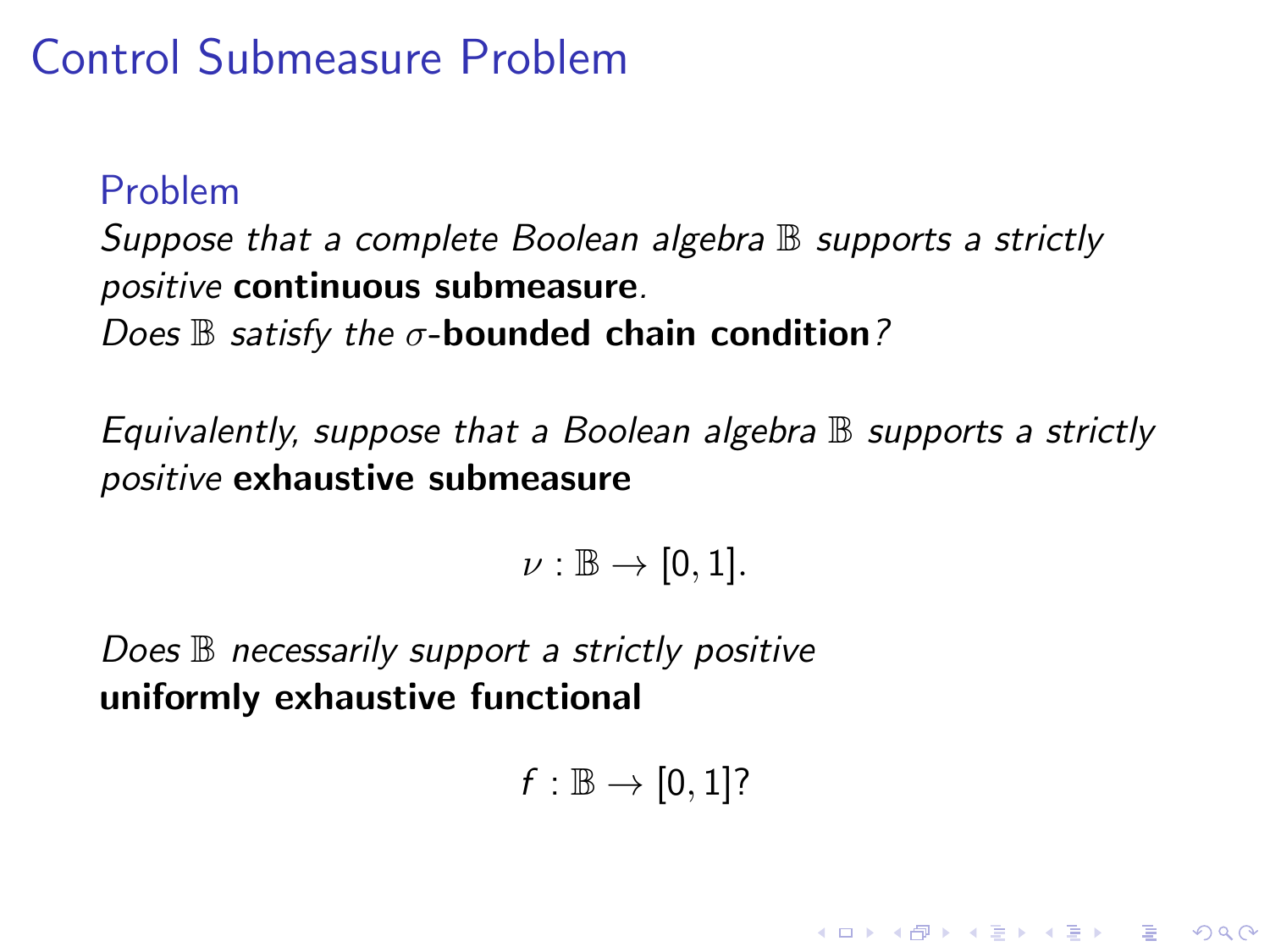P-Ideal Dichotomy and the Massproblem

#### Definition

An ideal  $\mathcal I$  of countable subsets of some set S is a **P-ideal** if for every sequence  $(a_n) \subseteq \mathcal{I}$  there is  $b \in \mathcal{I}$  such that

 $a_n \setminus b$  is finite for all *n*.

## Definition

The **P-ideal dichotomy** is the statement that for every P-ideal  $I$ of countable subsets of some index-set S, either

- 1. there is uncountable set  $T \subseteq S$  such that  $\mathcal I$  includes all countable subsets of  $T$ , or
- 2. S can be decomposed into a sequence  $(S_n)$  of subsets such that no  $S_n$  contains an infinite subset belonging to  $\mathcal{I}$ .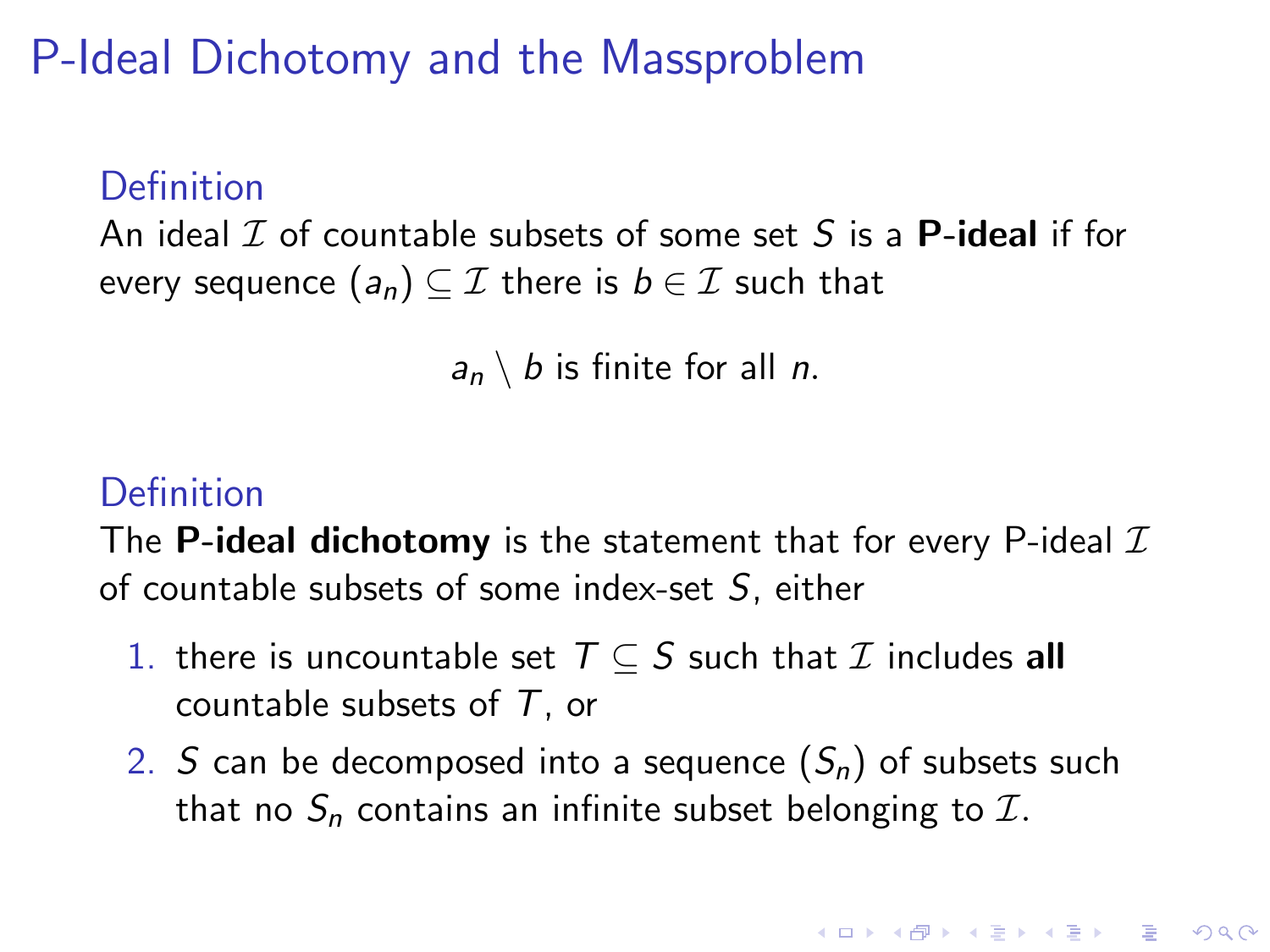Theorem (T., 1985, 2000)

The P-Ideal Dichotomy is consistent relative to the consistency of a supercompact cardinal. Moreover, PID is consistent with GCH.

**KORK ERKER ADE YOUR** 

Theorem (T., 2000) PID imples  $\mathfrak{b} < \aleph_2$ .

```
Theorem (T., 2000)
```
PID implies that  $\Box_{\kappa}$  fails for all cardinals  $\kappa > \omega_1$ .

Theorem (Viale 2008)

PID implies the Singular Cardinals Hypothesis.

Problem Does PID imply  $2^{\aleph_0} \leq \aleph_2$ ?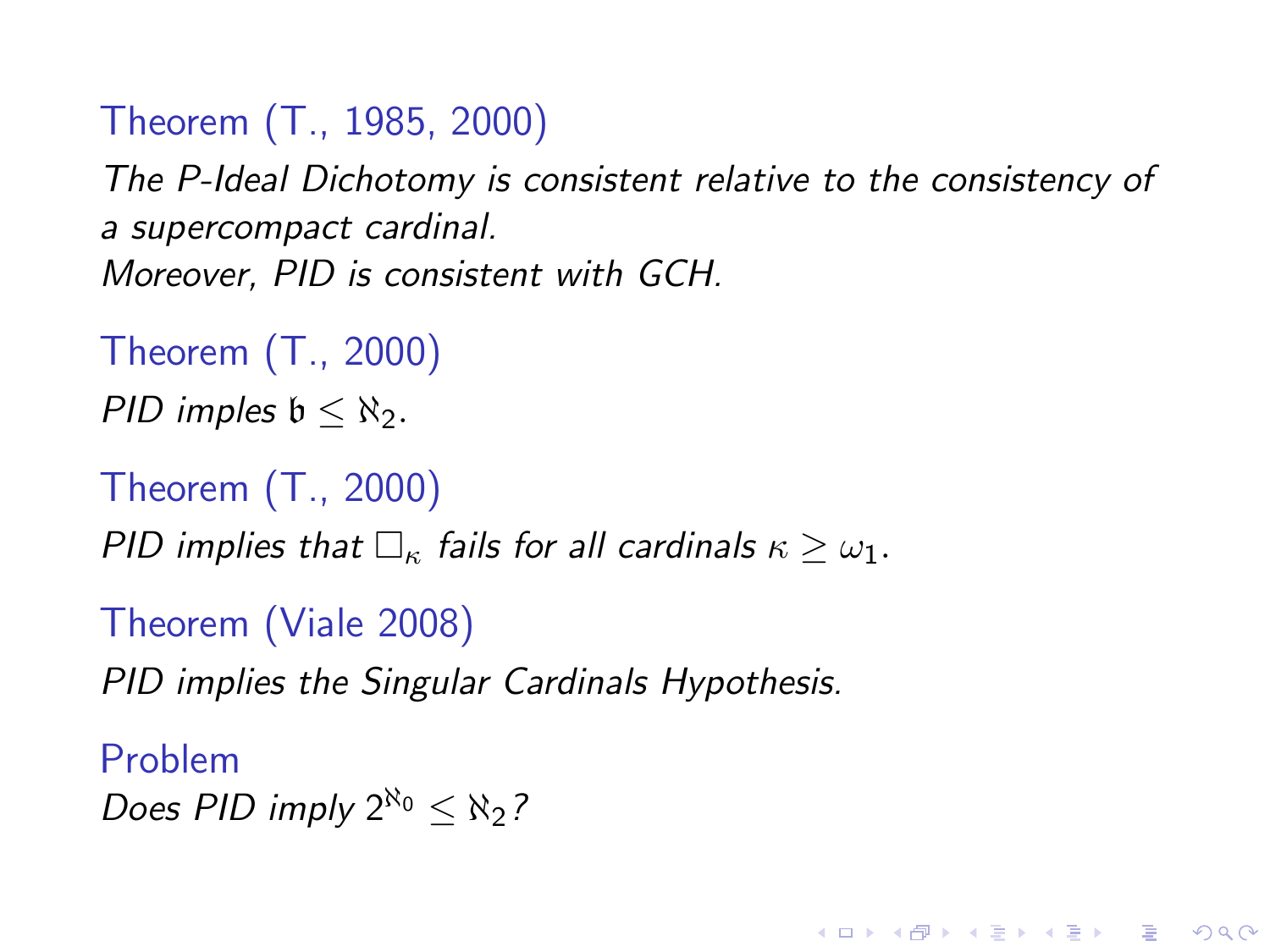# P-ideal of converging sequences

For a  $\sigma$ -complete Boolean algebra  $\mathbb B$ , let

$$
\mathcal{I}_{\mathbb{B}} = \{ (a_n) \subseteq \mathbb{B} \setminus \{0\} : a_n \to 0 \}.
$$

Then

- 1.  $\mathcal{I}_{\mathbb{B}}$  is a P-ideal iff  $\mathbb B$  satisfies the weak distributive law.
- 2. If  $\mathbb B$  satisfies the countable chain condition then the first alternative of PID is false, i.e., there is no uncountable  $T \subseteq \mathbb{B}$  such that  $\mathcal{I}_{\mathbb{B}}$  includes all countable subsets of T.